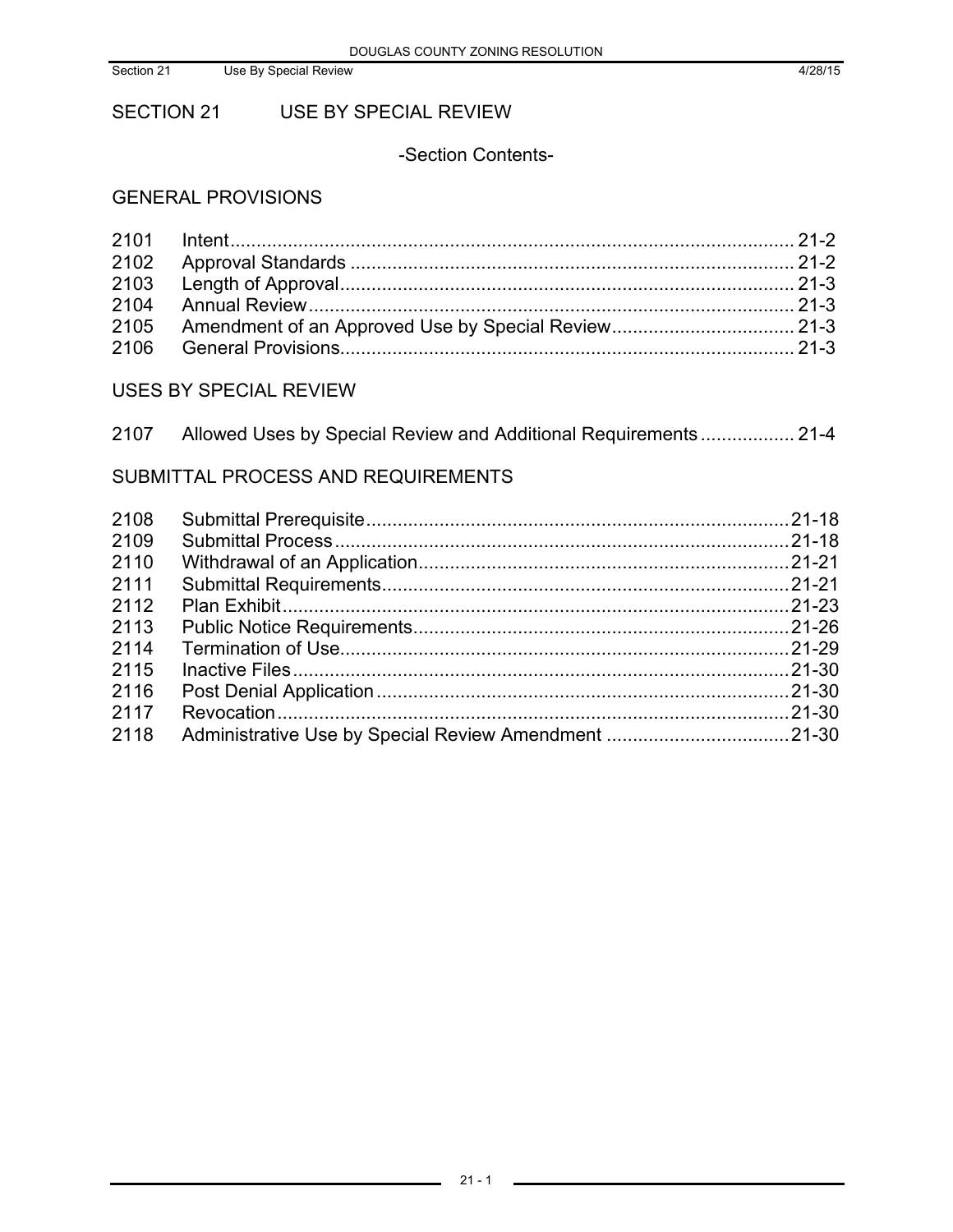### 2101 Intent

To provide for uses in specific zone districts that shall require a public notice and hearing and the approval of the Board of County Commissioners subject to such conditions and safeguards as may be imposed by the Board, and to establish procedures for amending an approved use by special review based on the anticipated impact of the change.

#### 2102 Approval Standards

A use by special review shall be approved only if the Board of County Commissioners finds that the proposed use:

- 2102.01 Complies with the minimum zoning requirements of the zone district in which the special use is to be located, as set forth in this Resolution.
- 2102.02 Complies with the requirements of this Section 21.
- 2102.03 Complies with the Douglas County Subdivision Resolution.
- 2102.04 Will be in harmony and compatible with the character of the surrounding areas and neighborhood.
- 2102.05 Will be consistent with the Douglas County Comprehensive Master Plan, as amended.
- 2102.06 Will not result in an over-intensive use of land.
- 2102.07 Will provide roadway capacity necessary to maintain the adopted roadway level-of-service for the proposed development concurrently with the impacts of such development.
- 2102.08 Will provide public facilities and services necessary to accommodate the proposed development concurrently with the impacts of such development.
- 2102.09 Will not cause significant air, water, or noise pollution.
- 2102.10 Will be adequately landscaped, buffered, and screened.
- 2102.11 Complies with the following standards regarding water supply:
	- 2102.11.1 If it is demonstrated that the use by special review will not generate any ongoing water demand, no proof of water supply shall be required and no other provisions of Section 18A, Water Supply - Overlay District, herein, shall be applicable. *(Amended 5/26/2015)*
	- 2102.11.2 If it is demonstrated that the use by special review, when located on a conforming parcel within the A-1 or LRR zone district, will generate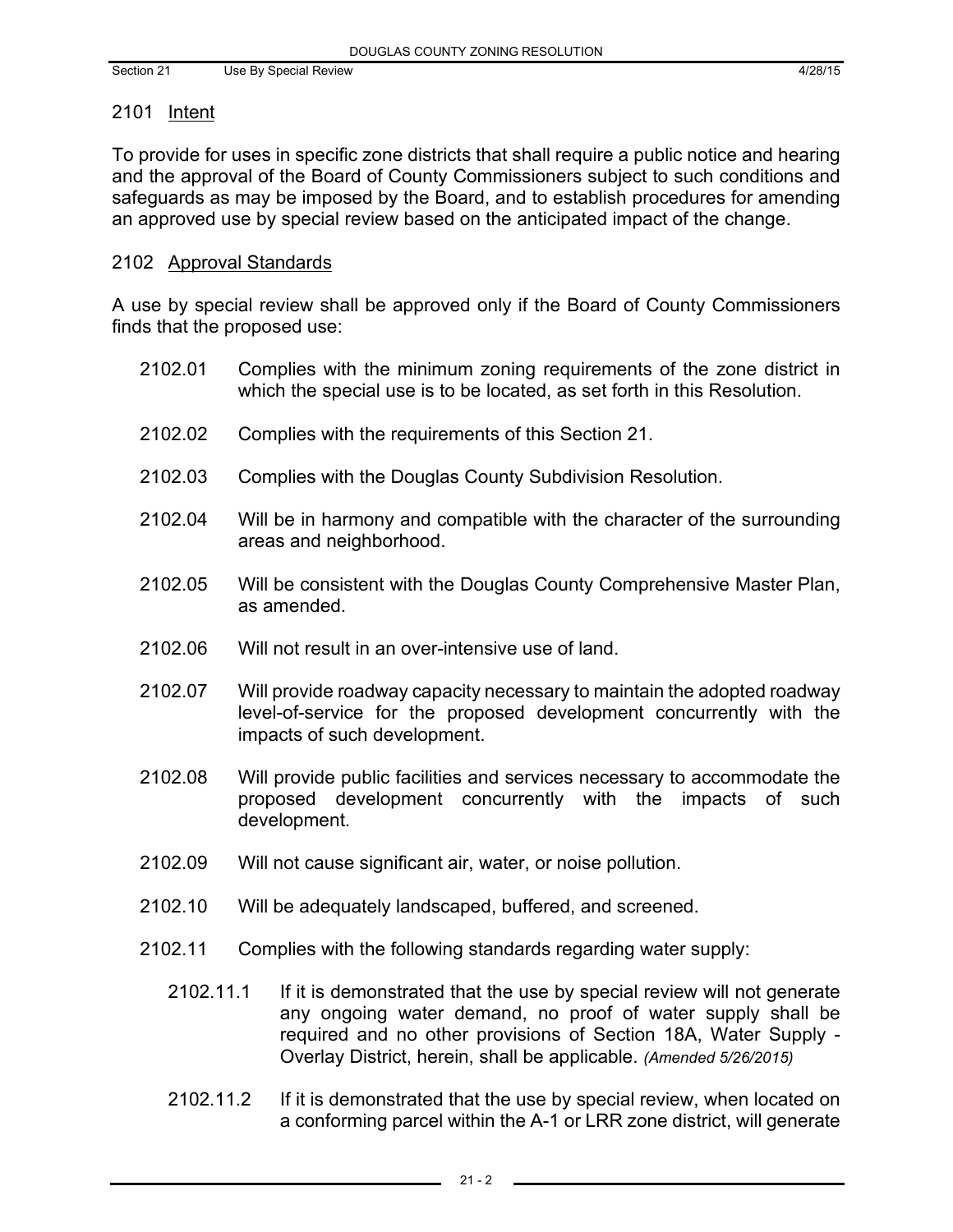a water demand not to exceed three (3) acre-feet per year, and that the demand can be supplied by a groundwater well which has or is capable of receiving a permit from the Colorado Division of Water Resources for such use, this standard shall be met and no other provisions of Section 18A, Water Supply - Overlay District, herein, shall be applicable. Water demands shall be estimated in accordance with the Minimum Water Demand Standards defined in Section 18A, Water Supply – Overlay District, herein. *(Amended 5/26/2015)*

- 2102.11.3 For all other use by special review applications, the applicant shall demonstrate conformance with Section 18A, Water Supply - Overlay District, herein. *(Amended 5/26/2015)*
- 2102.12 Will not otherwise be detrimental to the health, safety, or welfare of the present or future inhabitants of the County.

# 2103 Length of Approval

A use by special review shall be permitted for a duration of time specified by the Board or until the land use changes or is terminated, whichever occurs first. The use by special review may transfer with the sale of the land.

### 2104 Annual Review

Each use by special review is subject to yearly review, or as often as the Board deems appropriate, to ensure compliance with the approval standards and conditions of approval.

### 2105 Amendment of An Approved Use by Special Review

An amendment to an approved use by special review may be considered in accordance with the procedures identified herein for either a use by special review amendment or an administrative use by special review amendment.

### 2106 General Provisions

- 2106.01 The Board may establish lesser setbacks than those required in this Section, and heights greater than those allowed in the underlying zone district, if the Board determines that adequate buffering is or will be provided to mitigate such concerns as noise, visual, dust, or other social or environmental impacts. The burden of proof is on the applicant to demonstrate such adequate mitigation measures.
- 2106.02 Outdoor storage areas shall be concealed by a solid wall or fence of an appropriate height unless otherwise provided for herein.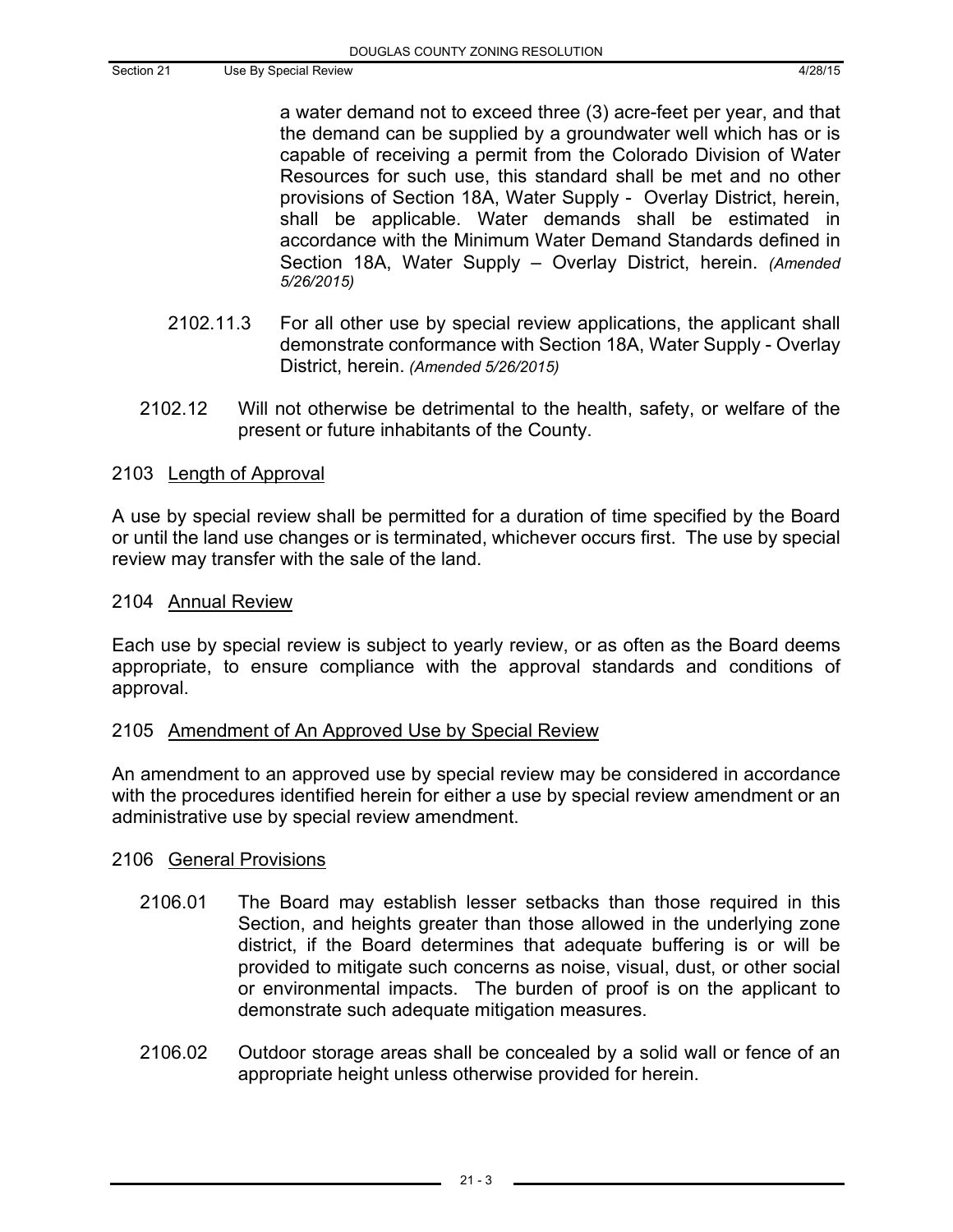- 2106.03 A use by special review may be permitted on nonconforming parcels when such use is permitted, as a use by special review, in the zone district to which the parcel conforms in size.
- 2107 Allowed Uses by Special Review *(Amended 8/28/18)*

The Development Plan for a specific Planned Development District shall set forth the permitted uses by special review and any additional requirements therein.

The following uses are listed as uses by special review within the zone districts of this Resolution, and are subject to additional requirements as noted herein:

- 2107.01 Animals nondomestic, exotic: A-1 and LRR zone districts provided that:
	- a security fence surrounds the enclosures to prevent the animals from leaving the premises; and
	- the applicant shall contact the Denver Zoo Curator and State Division of Wildlife to determine the enclosure size needed and any special conditions for species on the site. Each enclosure shall have adequate water and drainage.
- 2107.02 Bar or Lounge: CMTY and MI zone districts
- 2107.03 Batch plant concrete, asphalt or mortar: LI and GI zone districts
- 2107.04 Bed and Breakfast: A-1, LRR, RR, ER, and MI zone districts
- 2107.05 Campground: A-1 zone district provided that all uses and structures are located at least 100 feet from all property lines
- 2107.06 Cemetery: A-1 zone district
- 2107.07 Chemical/hazardous material storage, transfer, or disposal facility: GI zone district, provided such use complies with all State and federal regulations and is located at least 500 feet from all lot lines *(Amended 3/28/01)*
- 2107.08 Church with a seating capacity, in the main worship area, greater than 350: A-1, LRR, RR, ER, SR, MF and MH zone districts, provided that such uses are located at least 50' from all lot lines or the zone district minimum setback, whichever is greater
- 2107.09 Club or Country Club: CMTY, D, and MI zone districts
- 2107.10 College or University extension office: CMTY and D zone districts
- 2107.11 Cultural facility: A-1 and LRR zone districts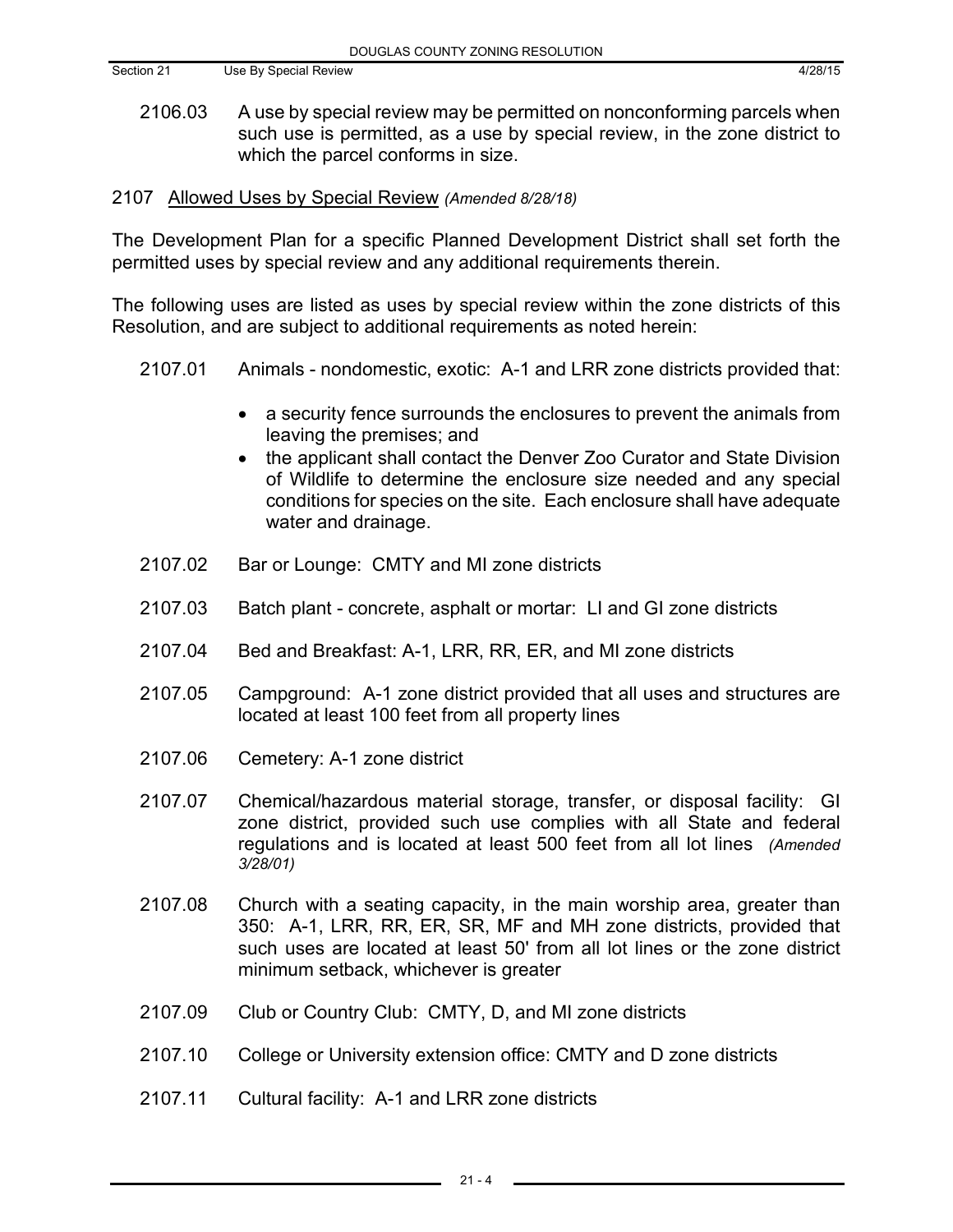- 2107.12 Day-care center, preschool, or day-care home large: A-1, LRR, RR, ER, SR, MF, and MH zone districts provided that such uses shall be situated on a lot of not less than 10,000 square feet and that a solid fence or wall 6 feet in height shall completely enclose the yard used for playground purposes
- 2107.13 Dude ranch: A-1 zone district
- 2107.14 Event Center: CMTY and D zone districts, subject to the following additional requirement:
	- 2107.14.1 A noise study shall be submitted demonstrating compliance with the limits established in Section 1703A of the Noise Overlay District.

A-1 zone district, subject to the following additional requirements:

- 2107.14.2 Structures used for the event center shall be of a scale and design that is compatible with the surrounding rural environment.
- 2107.14.3 Structures, outdoor assembly areas, and parking lots used for the event center shall be setback a minimum of 200 feet from all adjacent property lines.
- 2107.14.4 Noise generated by the event center use shall not result in noise levels which exceed 40 dB(A) between 7:00 a.m. and 7:00 p.m., and 35 dB(A) between 7:00 p.m. and 7:00 a.m., measured in accordance with Section 1705A.
- 2107.14.5 A noise study shall be submitted demonstrating compliance with the event center noise standard.
- 2107.14.6 In addition to the management plan components specified in Section 2112, operational limitations for the event center shall address the following:
	- (1) Maximum number of event patrons.
	- (2) Frequency of events including times of day and days of week.
	- (3) The number of outdoor and indoor events.
	- (4) Specific mitigation measures to limit the impacts of any exterior lighting.
	- (5) Specific limitations or mitigation measures to ensure compliance with the noise standards consistent with the noise study.
- 2107.14.7 In addition to the information required for the project narrative specified in Section 2111, the event center narrative shall include a discussion of the following: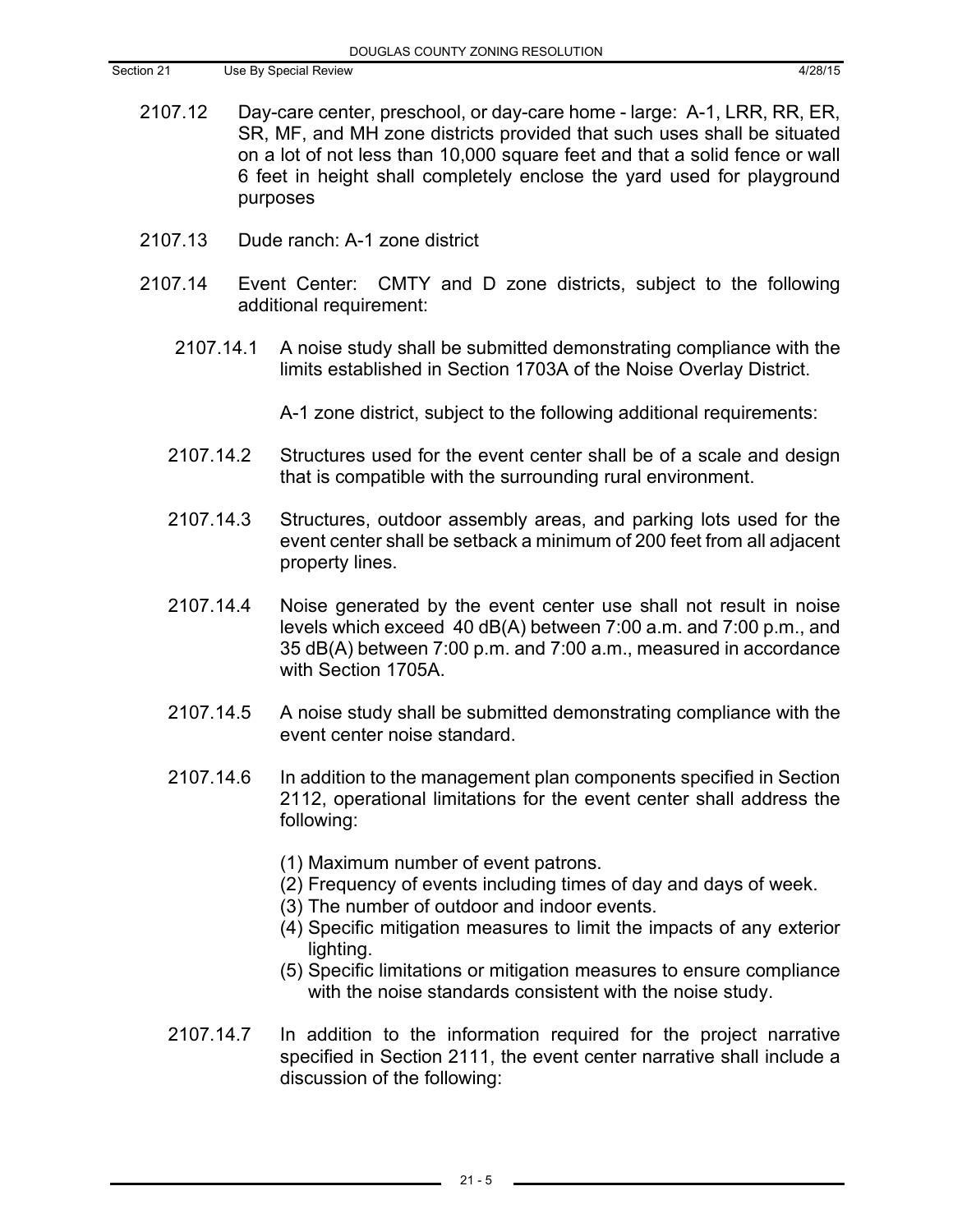- (1) The ability of the existing or proposed structures to comply with building and fire code requirements for public assembly uses.
- (2) The ability to provide sanitation service for the proposed use by connection to a sanitary sewer or provision of on-site wastewater treatment.
- (3) The ability to connect to a central water provider or to obtain a well permit for the proposed use.
- 2107.15 Feed yard confinement center: A-1 zone district, provided that such use is located at least 500 feet from all property lines, and that such use is approved by Tri-County Health Department
- 2107.16 Firing range outdoor: A-1 and GI zone districts provided that the use is located at least 100 feet from all property lines; an indoor range may be permitted as an accessory use to an outdoor range in the A-1 zone district
- 2107.17 Golf course legally established as a Use by Special Review prior to June 22, 2005: A-1, LRR, RR, ER, and SR zone districts subject to the following:
	- (1) Such use may be amended in accordance with the provisions established herein.
	- (2) No amendment shall have the effect of changing the boundary of the area subject to the legally established Use by Special Review as it existed on June 22, 2005. *(Amended 2/12/19)*
- 2107.18 Greenhouse: A-1 zone district

The following may be restricted based upon compatibility with the surrounding land uses:

- Location, size, height and use of structures
- Number of vehicle trips
- Lighting and hours of operation
- Location and type of materials stored outside
- Retail sale of items
- Parking area setbacks
- 2107.19 Group Residential Facility: A-1, LRR, MF, MH, B, C, and LI zone districts provided that the Group Residential Facility does not include more than 1 registered sex offender over the age of 18 *(Amended 5/14/03)*

All requests shall be submitted to the Placement Alternative Commission as a referral.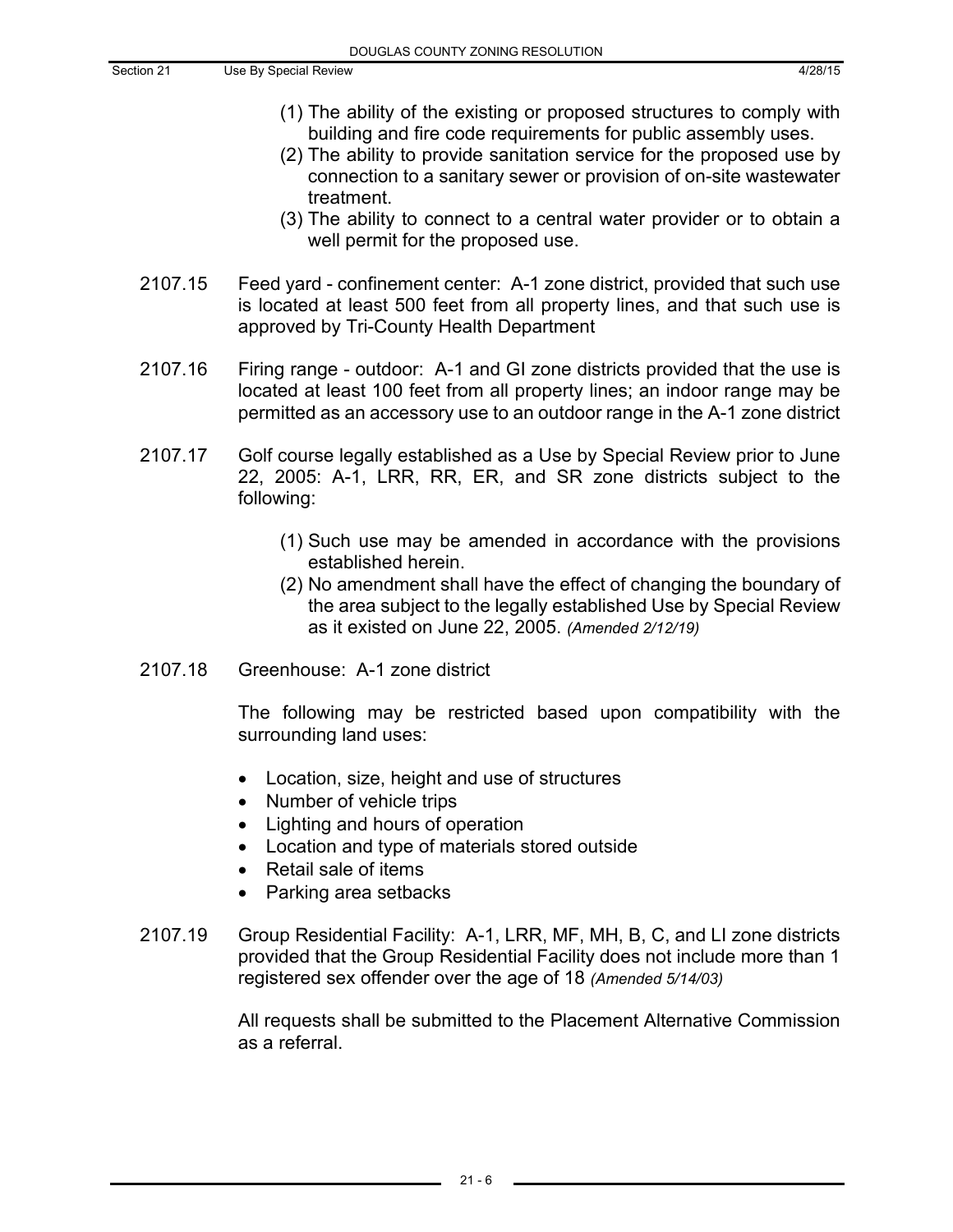2107.20 Group Home for registered sex offenders: A-1, B, C, LI zone districts, provided the facility is located a minimum of 1,500 feet from a school, park, playground, child-care facility, and youth camp

> All requests shall be submitted to the Placement Alternative Commission as a referral.

- 2107.21 Heliport: B/C/LI/GI zone districts:
	- The FAA shall be notified regarding approval of airspace
	- A management plan shall be submitted with the application that addresses the following:
		- $\circ$  type and use of aircraft for which the facility is intended;
		- o number of planes to be stationed on the site;
		- o frequency of flights and diagram of flight patterns; and
		- o hours of operation.
- 2107.22 Home occupation: A-1 zone district where the number of nonresident employees exceeds 2, or more than 1500 sq. ft. of an accessory structure is required - No outside storage shall be allowed.
- 2107.23 Horse boarding or training facility: A-1, LRR, RR, and ER zone districts where the number of boarded horses exceeds the maximum number of horses permitted by right or by administrative review, or the number of lessons for non-owned horses, or riders not related to the landowner or lessee, exceeds 14 per week

The applicant shall demonstrate a minimum water supply of 20 gallons per horse per day. The applicant must obtain the necessary well permits from the State Division of Water Resources.

On the Plan Exhibit, the applicant shall identify areas of allowable devegetation, pastures proposed for horse grazing, the pasture grazing schedule, manure storage areas, and the method and frequency of manure disposal.

- 2107.24 Horse rental stable: A-1 and LRR zone districts provided that all uses are located at least 100 feet from all lot lines
- 2107.25 Hotel: CMTY and D zone districts
- 2107.26 Hunting or fishing club: A-1 zone district; hunting clubs shall be located on a minimum of 160 acres
- 2107.27 Jail/correctional facility: GI zone district Security for the facility may include barb, electric, or concertina wire when located a minimum of 6' 6" in height measured from the ground level outside the fence.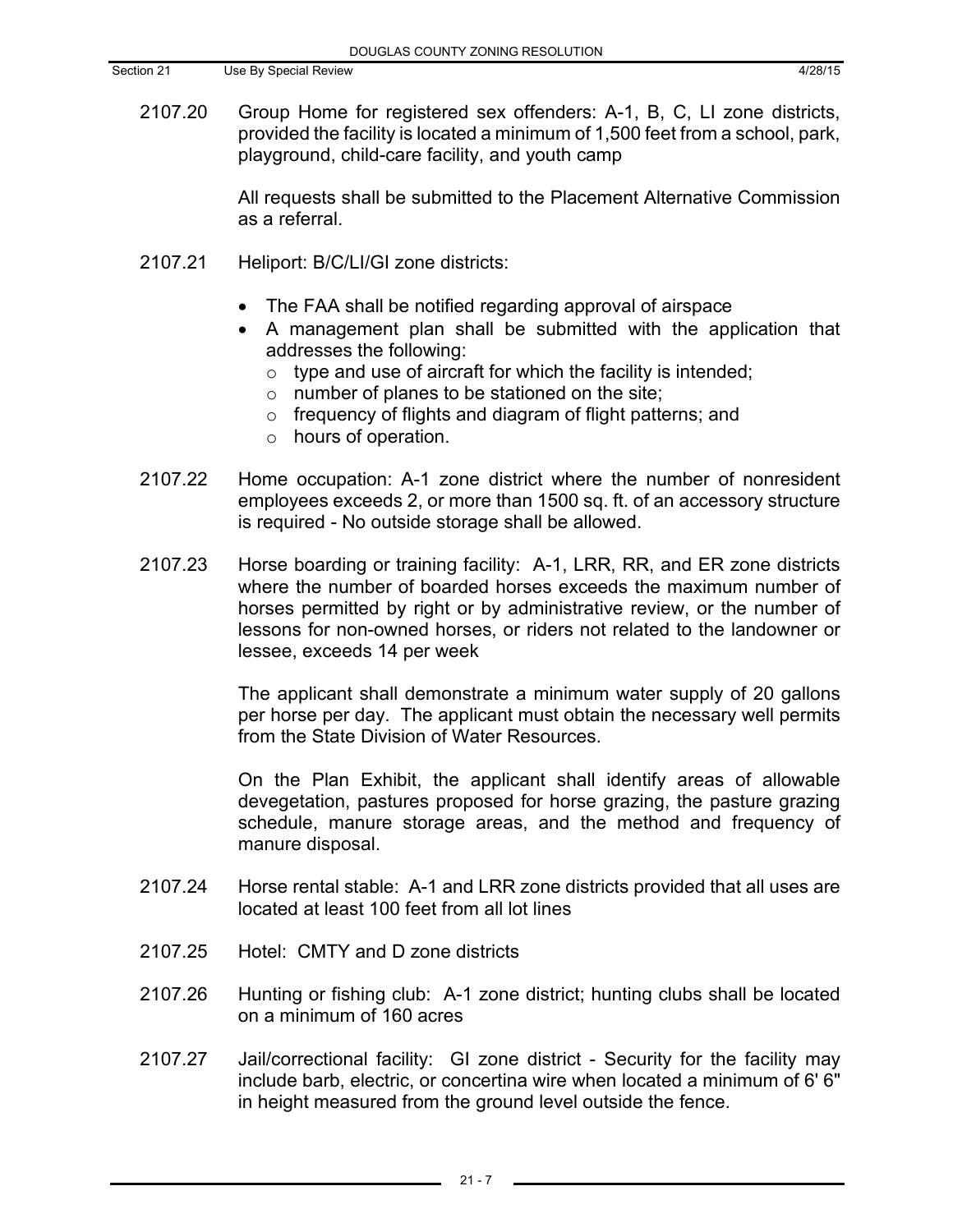- 2107.28 Junk, scrap metal, or auto wrecking yard: GI zone district provided all such uses are completely concealed by a solid wall or fence at least 6 feet in height
- 2107.29 Kennel: A-1 and LRR zone districts provided that all uses are located at least 100 feet from all lot lines
- 2107.30 Landfill public or private: A-1 and GI zone districts provided that such use is approved by the Tri-County District Health Department and is located 500 feet from all lot lines or 1,000 feet from any existing residential land use, whichever is greater

Prior to applying for a use by special review, the applicant must first receive a recommendation of approval for the certificate of designation from the Colorado Department of Health. Any proposal must be in compliance with the Douglas County Comprehensive Master Plan, as amended.

- 2107.31 Landing Field, Private: A private, non-commercial landing field or helipad for fixed or rotary wing craft is permitted as an accessory use in the A-1 and GI zone districts provided:
	- Minimum lot/parcel area: 35 acres.
	- Minimum setback for landing area: 200' from the sides of the landing strip, and 400' from the ends.
	- The landing field shall be for the exclusive use of the landowner and guests.
	- Any commercial use, flight training, ground school, or sales, are prohibited.
	- Aircraft noise may not exceed 78 db(A) for more than 5 minutes in a 1-hour period.
	- The FAA shall be notified regarding approval of airspace.
	- The landing strip shall be oriented such that aircraft landing and takeoff do not pass directly over dwellings, schools, churches, or other places of public assembly.
	- Minimum setback from existing residences (except landowner's): 1/2 mile from either end of the runway.
	- A management plan shall be submitted with the application that addresses the following:
		- $\circ$  type and use of aircraft for which the facility is intended;
		- o number of planes to be stationed on the site;
		- o frequency of flights and diagram of flight patterns; and
		- o hours of operation.
- 2107.32 Mining, quarry, sand and gravel operation, or similar extractive land use: A-1 and GI zone districts, subject to the following: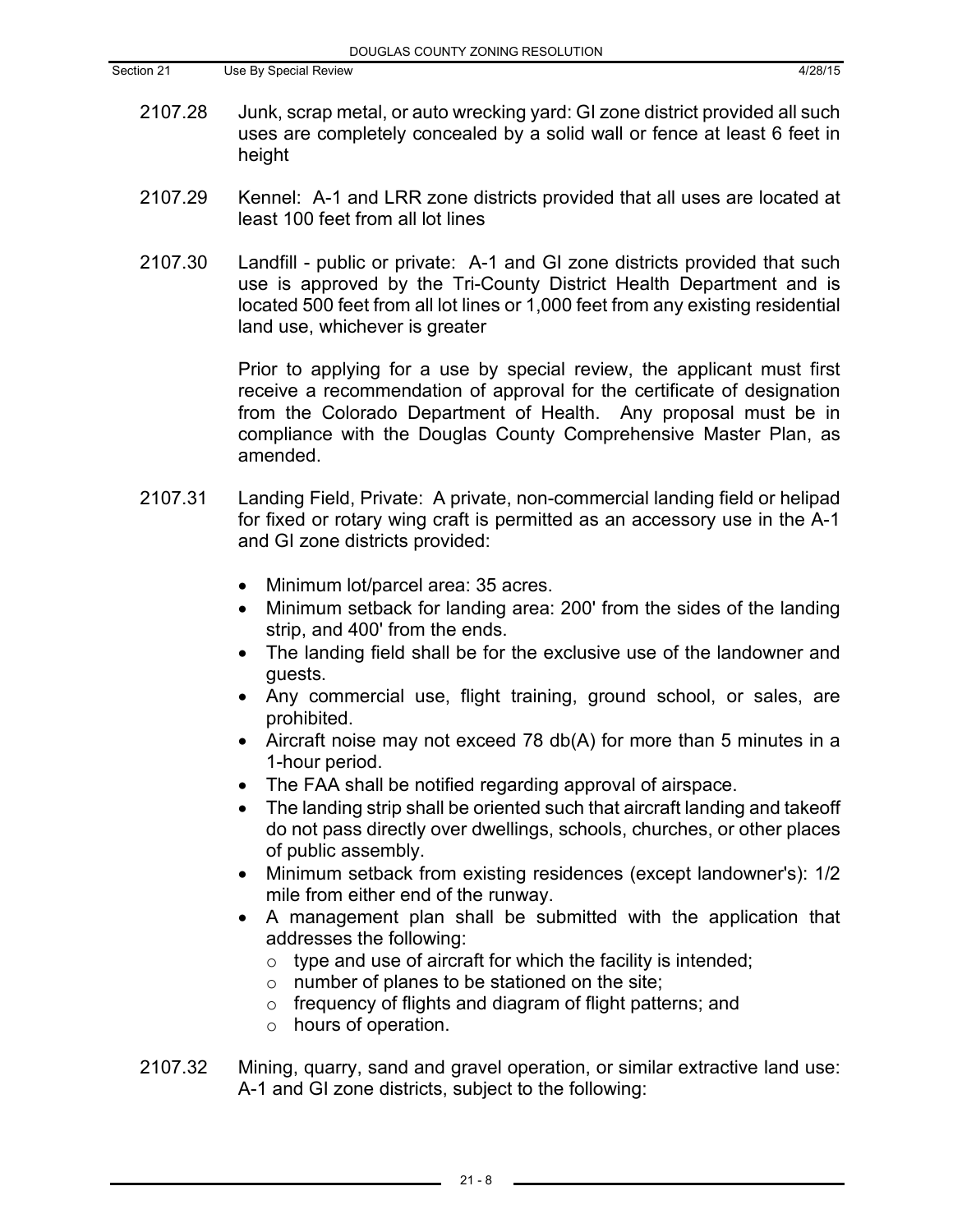| 2107.32.1 | The use is judged by the twelve criteria for approval of a use by |
|-----------|-------------------------------------------------------------------|
|           | special review, and the goals and policies of the Douglas County  |
|           | Comprehensive Master Plan, as amended and its Mineral Extraction  |
|           | element, and may be approved with conditions derived from the     |
|           | extraction plan submittals listed herein.                         |

- 2107.32.2 Exemptions from these regulations may be approved by the Director of Community Development in accordance with an approved grading permit, for any one of the following:
	- (1) Earthwork performed within public rights-of-way
	- (2) Earthwork performed which is consistent with an approved site plan or an approved and recorded final plat
	- (3) Earthwork performed as part of construction per an approved building permit
	- (4) Borrow site
- 2107.32.3 A narrative that addresses all items listed in Section 2111, herein, and the following:
	- (1) a discussion of the quantity and quality of the deposit and its relationship to the supply and demand information contained in the Douglas County Master Plan for Mineral Extraction
	- (2) a discussion of the positive and negative impacts of the operation
- 2107.32.4 A plan exhibit prepared in accordance with Section 2112, herein, and shows the following:
	- (1) The relationship of the mine site to other uses/structures in the area
	- (2) The location of all buildings, equipment, on- and off-site haul roads, ancillary facilities, staging areas, and stockpiles
	- (3) The limits of the mine site and the extent of areas to be disturbed
	- (4) The location and dimension of buffers against noise and visual impact to be left in place or created
	- (5) Identified aquifer recharge areas, wetland areas, lakes, rivers
	- (6) Wildlife impact areas as designated in the Douglas County Comprehensive Master Plan, as amended, and areas considered significant by the Colorado Division of Wildlife
	- (7) Areas identified, through independent assessment, as having historic, archaeological, or paleontological resources
	- (8) All Douglas County Comprehensive Master Plan designations
- 2107.32.5 An operational plan shall be submitted that at a minimum addresses the following:
	- (1) Start and end dates and the hours of operation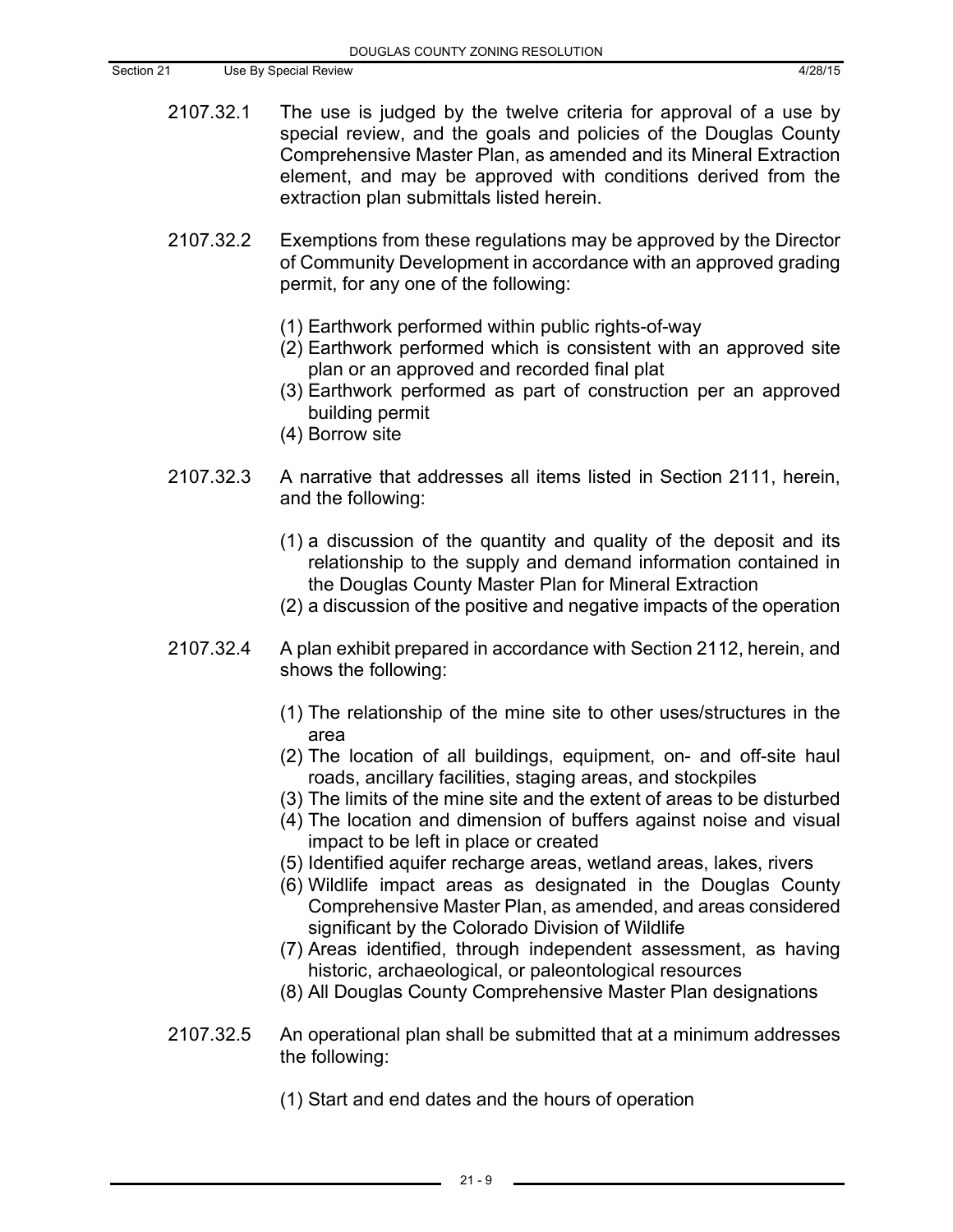- (2) A program for initial air-quality measurements and an ongoing monitoring program, including dust from equipment and stockpiles
- (3) A program for initial water quality and quantity measurements, including well tests in the area, and an ongoing water-quality monitoring program
- (4) Sources and quantities of water needed on site
- (5) A drainage and erosion control plan in compliance with the Douglas County Storm Drainage Design and Technical Criteria manual
- (6) A program for initial noise measurement, an ongoing noise monitoring program, and a noise abatement program
- (7) Proposed methods and timing of site restoration and their relationship to visual and air-quality impacts
- (8) A phasing plan that:
	- designates areas to be disturbed and the proposed timing or extraction for each area;
	- illustrates the timing of site restoration for each area including revegetation, contouring, and grading;
	- limits the total land area to be disturbed at any one time; and
	- links the availability of adequate transportation facilities to the scope of the operation, specifically identifies off-site infrastructural improvements required for the project, and specifies the time frame for construction in relation to phases of on-site operation.
- (9) A transportation plan that:
	- designates transportation routes *(existing or proposed)* that avoid residential areas and limit the use of local roads;
	- gives traffic counts and the projected level of service along haul routes, at bridges and culverts, and at key intersections both at the start and at peak operation;
	- specifies the hours when material will be transported off site;
	- lists the improvements necessary for the transportation system to accommodate expected traffic;
	- addresses the construction of needed transportation improvements; and
	- lists the actions to be taken at the staging area to allow only safe, clean, and covered trucks onto the transportation system.
- (10) A blasting plan that:
	- Identifies noise and vibration-sensitive uses/structures/ activities in the area;
	- includes a pre-blast inspection program for identified structures;
	- includes a program for initial seismic and noise monitoring during the first blast;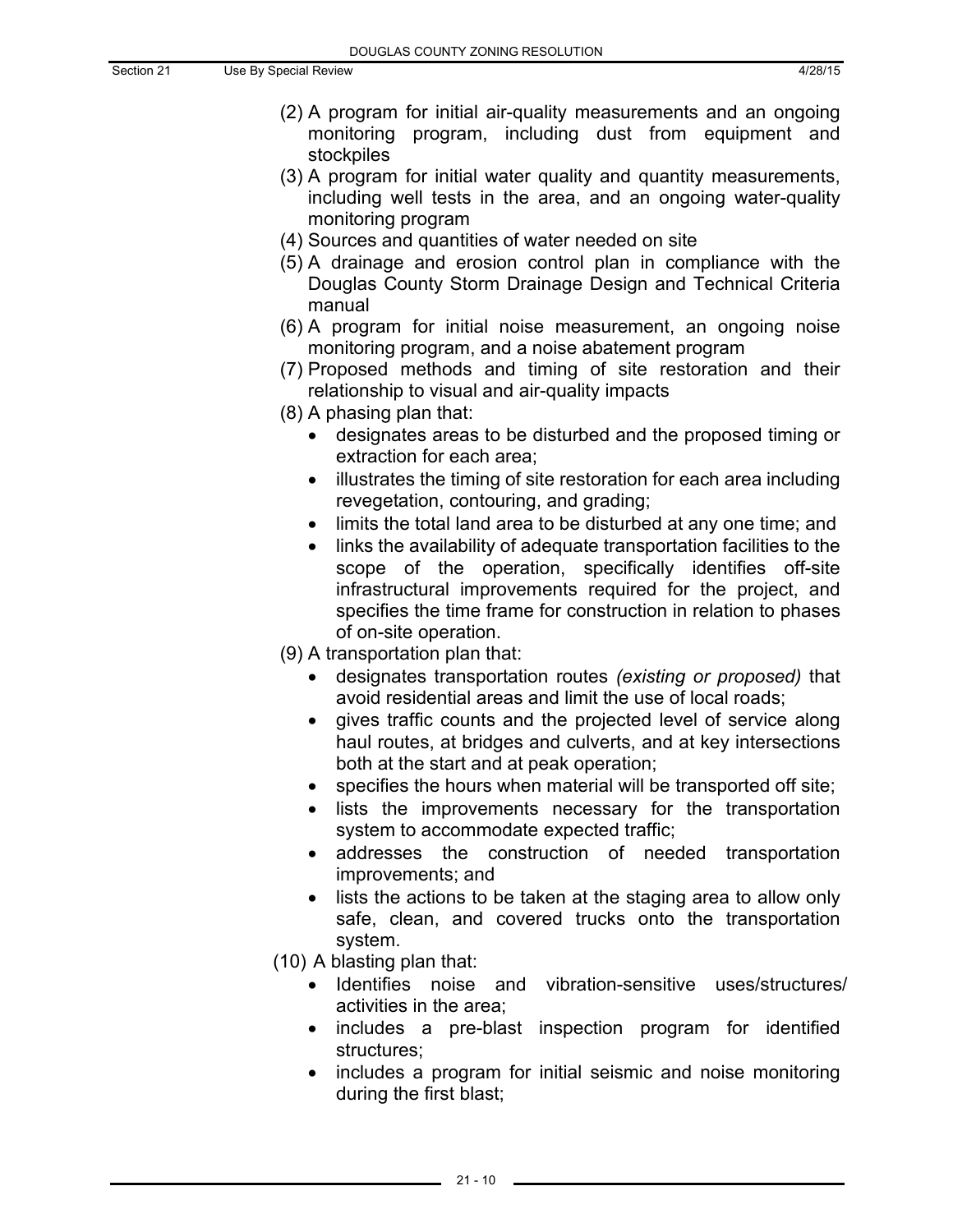- Section 21 Use By Special Review 4/28/15
	- incorporates a method of reviewing data from the initial blast and provisions for amending the blasting program accordingly; and
	- specifies the times and the atmospheric conditions when blasting is permitted.
	- (11) An end-state, land-use plan that shows:
		- areas to be returned to a natural state:
		- areas to be restored for wildlife habitat, *if applicable;*
		- areas that are appropriate for open space, trails, parks and recreational uses, and are identified on the County's open space and recreational plans;
		- the site's final topography;
		- proposed post-mining land uses, consistent with the zoning of the land; and
		- site restoration phases.
	- (12) A site evaluation including:
		- wildlife impact analysis conducted in conjunction with the Colorado Division of Wildlife;
		- independent assessment of the historic, archaeological, or paleontological value of the site;
		- drainage studies as required by the Public Works Department, including an erosion and sedimentation control plan, a Phase I drainage report at initial submittal, and a Phase III drainage report prior to each phase;
		- a transportation study that identifies transportation routes, number of trips, critical intersections, traffic volumes, and transportation system improvements necessitated by the application;
		- a visual analysis that documents the visibility throughout the life of the operation; identifies visually sensitive areas and the expected impact at those locations; and lists visual impact mitigation measures; and
		- a copy of all information submitted to the Division of Minerals and Geology, Colorado Department of Natural Resources.
	- 2107.33 Motel: CMTY and D zone districts
	- 2107.34 Motorsports Facility, Private: A-1 zone district *(Amended 4/26/16)*
		- 2107.34.1 All components of the Private Motorsports Facility shall be located a minimum of 200 feet from all property lines. Additional setbacks may be required if necessary to mitigate noise impacts.
		- 2107.34.2 Noise generated by the Private Motorsports Facility use shall comply with the limits established in Section 1703A of the Noise Overlay District ("noise standard").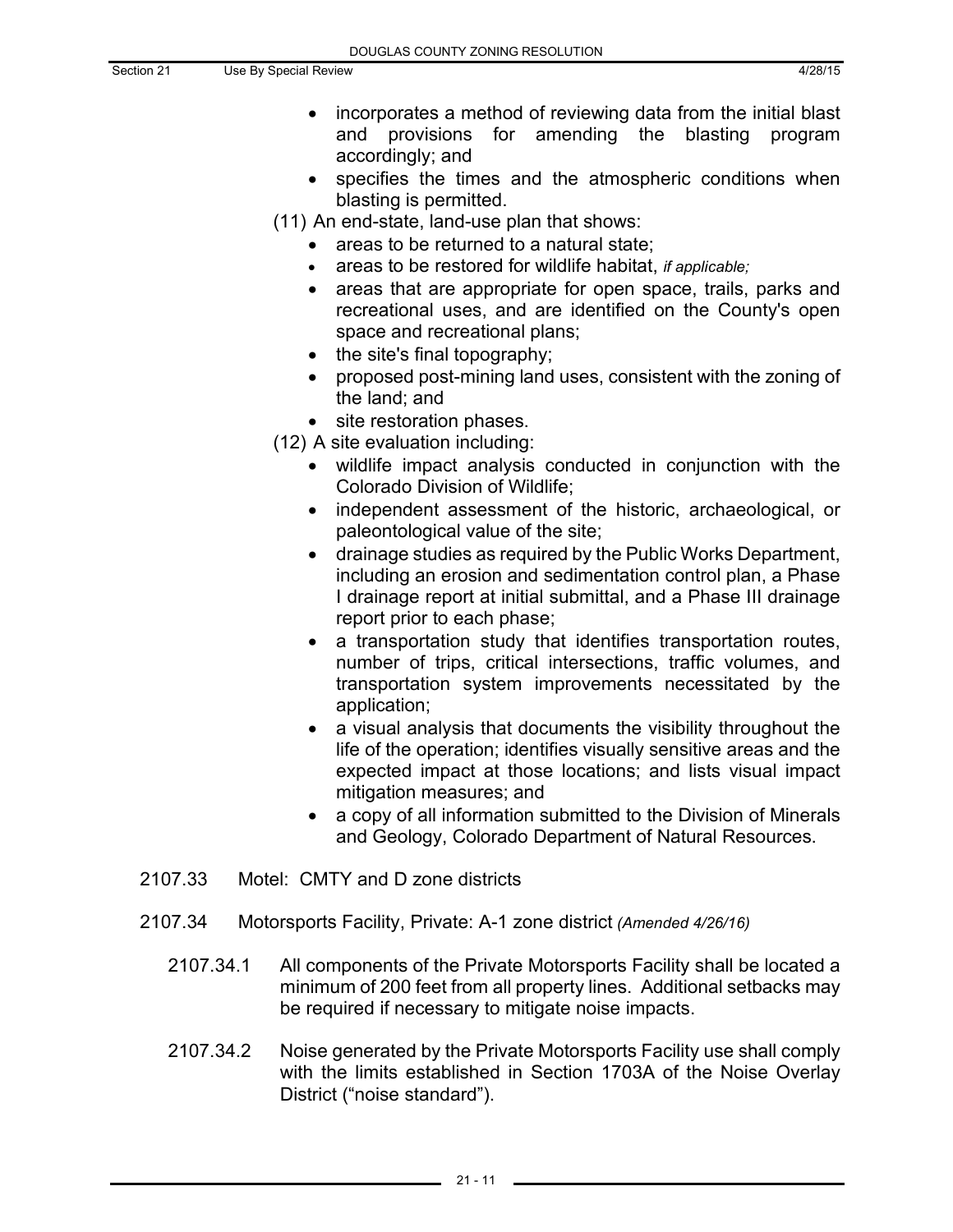- 2107.34.3 A noise study shall be submitted demonstrating that the proposed facility can be designed and operated in such a manner as to ensure ongoing compliance with the noise standard.
- 2107.34.4 Maximum land area devegetated, including devegetation resulting from the Private Motorsports Facility, shall comply with the limits established in Section 24, Animals.
- 2107.34.5 In addition to the management plan components specified in Section 2112, operational limitations for the Private Motorsports Facility shall address the following:
	- (1) Maximum number of concurrent motorsports vehicles in use
	- (2) Hours and days of use
	- (3) Specific mitigation measures to limit visual impacts of the Private Motorsports Facility from public roadways and abutting properties; and
	- (4) Specific limitations or mitigation measures to ensure compliance with the noise standard and recommendations of the noise study.
- 2107.35 Oil or gas drilling operation: A-1 zone district provided such use is located a minimum of 100 feet from any lot line
- 2107.36 Propane distribution/storage: GI zone district
- 2107.37 Recreation facility community: A-1, LRR, RR, ER, SR, MF, MH, CMTY, and D zone districts, provided all structures within A-1, LRR, RR, ER, SR, and MF zone districts are located at least 50' from all lot lines or the zone district minimum setback, whichever is greater
- 2107.38 Recreation facility indoor: CMTY and D zone districts
- 2107.39 Recreation facility neighborhood: CMTY and D zone districts
- 2107.40 Recreation facility outdoor: CMTY and D zone districts
- 2107.41 Recreation facility private: CMTY and D zone districts
- 2107.42 Recycle/trash transfer facility: LI and GI zone district provided all recycling or trash transfer activities are conducted within an enclosed structure.
- 2107.43 Residence:

For new residential units in the B, C, LI, GI, or MI zone districts, school and park land dedications shall be provided in accordance with the Douglas County Subdivision Resolution, as amended.

• Caretaker - LRR zone district - 1 per lot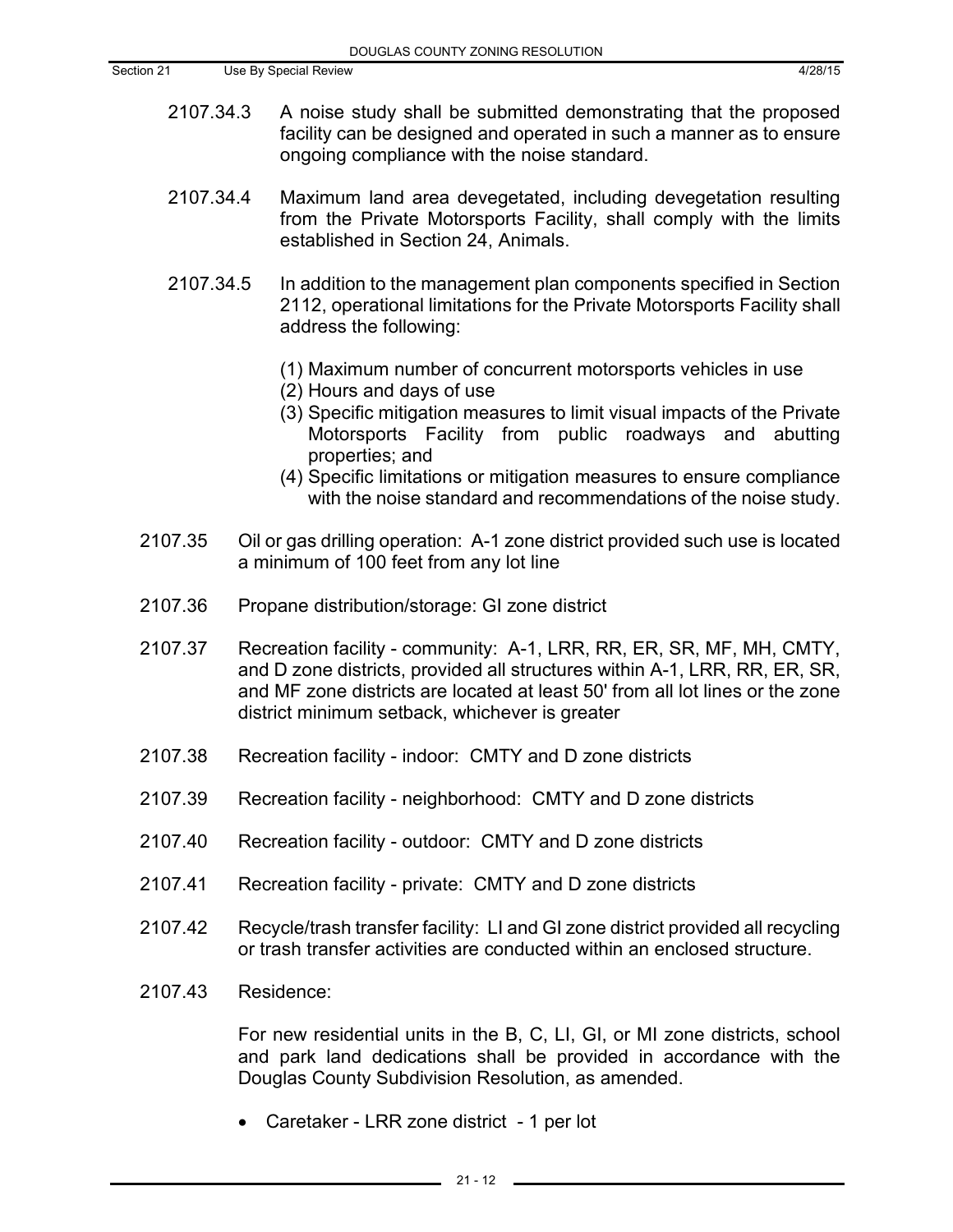- Mobile home 1 per parcel/lot in the A-1 zone district when a principal dwelling does not exist on the property
- Multifamily B, C, and MI zone districts
- Single-family attached or multifamily LI and MI zone district
- 2107.44 Religious retreat: A-1 zone district.
- 2107.45 Satellite earth station: A-1 zone district, and in LI and GI zone districts when the equipment exceeds the height limitation or the minimum health standards.
	- 2107.45.1 In addition to the exhibit requirements contained in this Section and Section 27, a report describing the satellite earth station shall be included with the application. The report shall include the following:
		- (1) Discussion of proposed number, height, and types of satellite dishes to be accommodated
		- (2) Description of output frequency, number of channels and power output per channel for each proposed antenna (if applicable)
		- (3) A letter from the applicant stating that an intermodulation study, if required, has been conducted and concludes that no interference problems are predicted
		- (4) A five-year plan for the use and estimated life of the proposed telecommunication facility
		- (5) A narrative from the applicant identifying technologically feasible locations (search ring or rings) for the proposed facility, and justifying the proposed location to the satisfaction of the **County**
		- (6) A copy of the FCC license and a commitment statement from the applicant to maintain compliance with all FCC regulations, standards, and requirements regarding both radio frequency interference (RFI) and radio frequency radiation (RFR)
		- (7) Statement that the proposed facility will be in compliance with all FAA regulations and applicable federal requirements including, but not limited to, those associated with the National Environmental Protection Act (NEPA) as amended, and the National Historic Preservation Act (NHPA) as amended
- 2107.46 Sawmill portable: A-1 and LRR zone districts, provided that such use is located at least 100 feet from all lot lines. A portable sawmill is permitted only as accessory to a principal use.
- 2107.47 Septic waste and domestic sludge application: A-1 and LRR zone districts, with the approval of the Colorado Department of Health, when any of the following apply: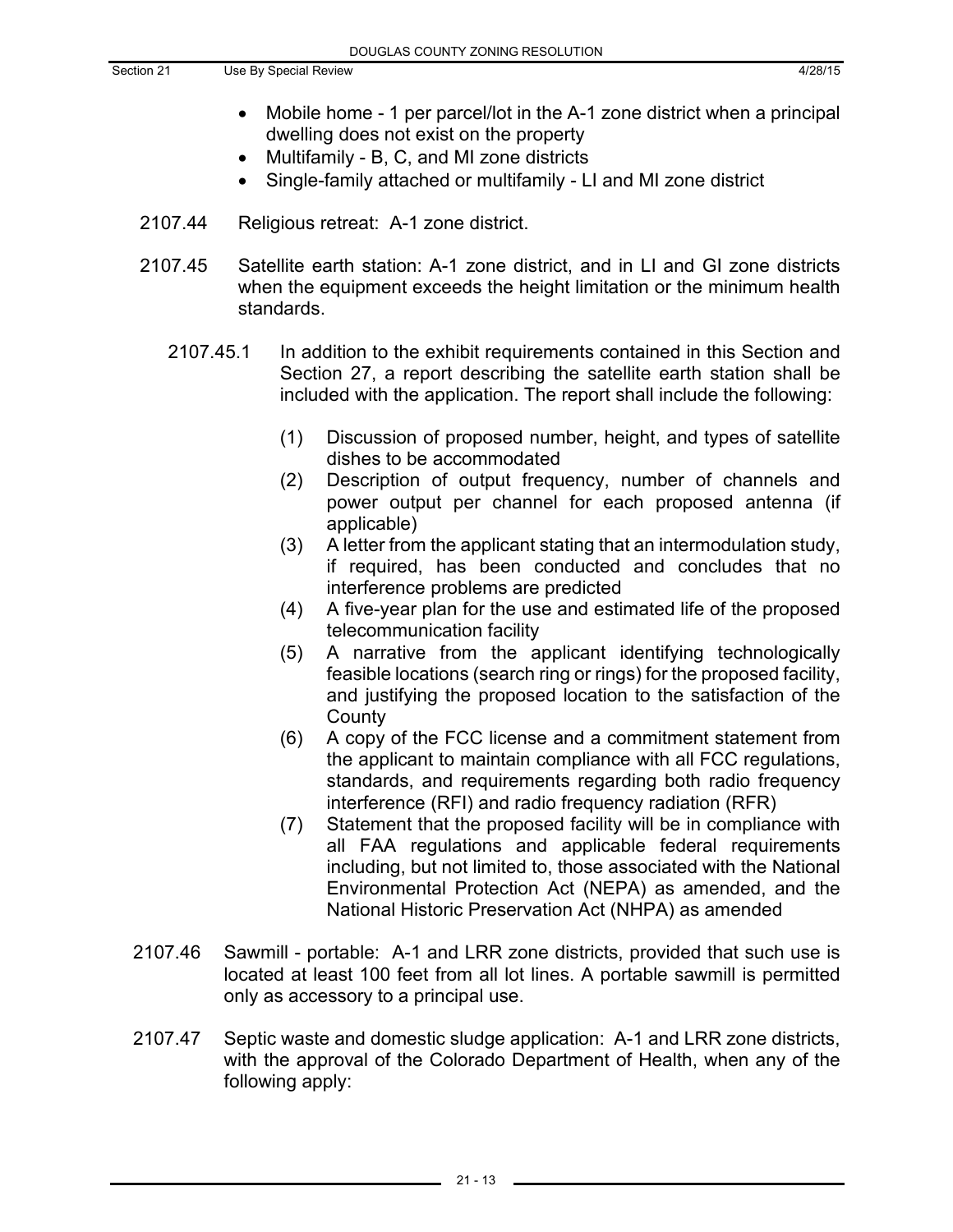- 2107.47.1 Liquid dewatered or semi-dewatered sludge, as defined by the Colorado Department of Health Domestic Sewage Sludge regulations, would be applied on the soil surface or would be incorporated into the soil at a depth which does not completely cover the sludge. Dried sludge is not subject to this provision.
- 2107.47.2 More than 10 delivery vehicles would be transporting sludge to the site in any 24-hour period.
- 2107.47.3 More than 50,000 gallons of liquid sludge, or 200 cubic yards of any sludge, not defined or transported as a liquid, would be applied to the site in any 24-hour period.
- 2107.47.4 Permanent structures or facilities for further processing, treating or dewatering sludge would be constructed or associated with the site and the application of sludge material.
- 2107.48 Telecommunication facility: A-1 zone district; and in LI and GI zone districts when the equipment exceeds the height limitation or the minimum health standards.
	- 2107.48.1 In addition to the exhibit requirements contained in this Section, a report describing the telecommunication facility shall be included with the application. The report shall include the following:
		- (1) Description of the height, design and elevation of the proposed support tower with a cross section view and description, and a statement as to whether the tower will be structurally designed to accommodate future antennas
		- (2) Description of height for all potential mounting positions for antennas. If the support tower is designed for collocation, the minimum separation distances should be shown and noted as possible future antenna locations
		- (3) Discussion of proposed number, height, and types of antennas to be accommodated through this application
		- (4) A letter from the applicant stating that an intermodulation study, if required, has been conducted and concludes that no interference problems are predicted
		- (5) A description of the use and estimated life of the proposed telecommunication facility including additional development and coverage anticipated to meet projected service needs
		- (6) A narrative from the applicant identifying and justifying technologically feasible locations (search ring or rings) for the proposed service, and demonstrating to the satisfaction of the County, that the proposed service cannot be accommodated on an existing or approved support tower located within a five mile radius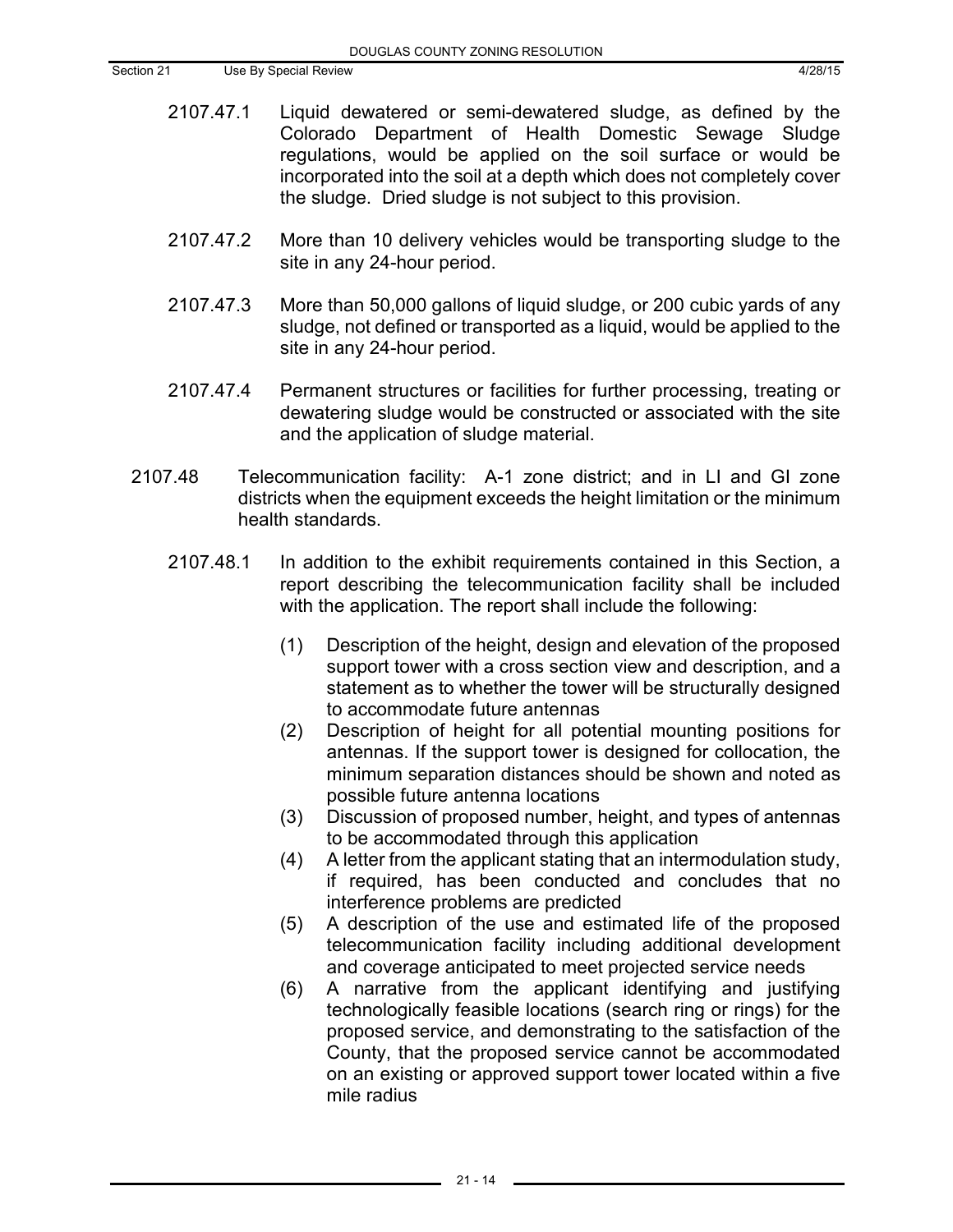- (7) The results of the RF drive test, certified as currently in calibration and traceable to National Institute of Standards and Technology, if it was undertaken to verify technologically feasible locations
- (8) Copy of the FCC license and a commitment statement from the applicant to maintain compliance with all FCC regulations, standards, and requirements regarding both radio frequency interference (RFI) and radio frequency radiation (RFR)
- (9) Statement that the proposed facility will be in compliance with all FAA regulations as demonstrated by the response to the "Notice of Proposed Construction or Alteration" or equivalent, unless certified by a qualified, licensed engineer that FAA review and approval is not required
- (10) Statement that the proposed facility will be in compliance with applicable federal requirements including, but not limited to, those associated with the National Environmental Protection Act (NEPA) as amended, and the National Historic Preservation Act (NHPA) as amended
- (11) When required, a letter of intent, in a form approved by the County, committing the support tower owner, its successors or assigns, to allow collocation of the facility under market terms, rates, and conditions
- (12) A Visual Impact Assessment (VIA) demonstrating that the proposed location is in compliance with the criteria contained in Subsection 2107.37.3
- (13) The County may require that an independent, outside consultant be retained, at the applicant's expense, to perform evaluations pertaining to compliance with regulations, standards and requirements stipulated
- (14) The Director may waive or modify one or more of the aforementioned information requirements based on design, size, or overall impact of the proposed facility
- 2107.48.2 A Visual Impact Assessment (VIA) shall be prepared in accordance with the VIA process contained in Appendix D of this Zoning Resolution.
- 2107.48.3 In addition to the approval standards stipulated in Subsection 2102, proposed telecommunication facilities shall be located and designed in accordance with the following criteria:
	- (1) Proposed telecommunication antennas shall be located on existing support towers where feasible and where the visual impacts are minimal.
	- (2) The facility shall be sited to minimize impact on the environment and wildlife in the region.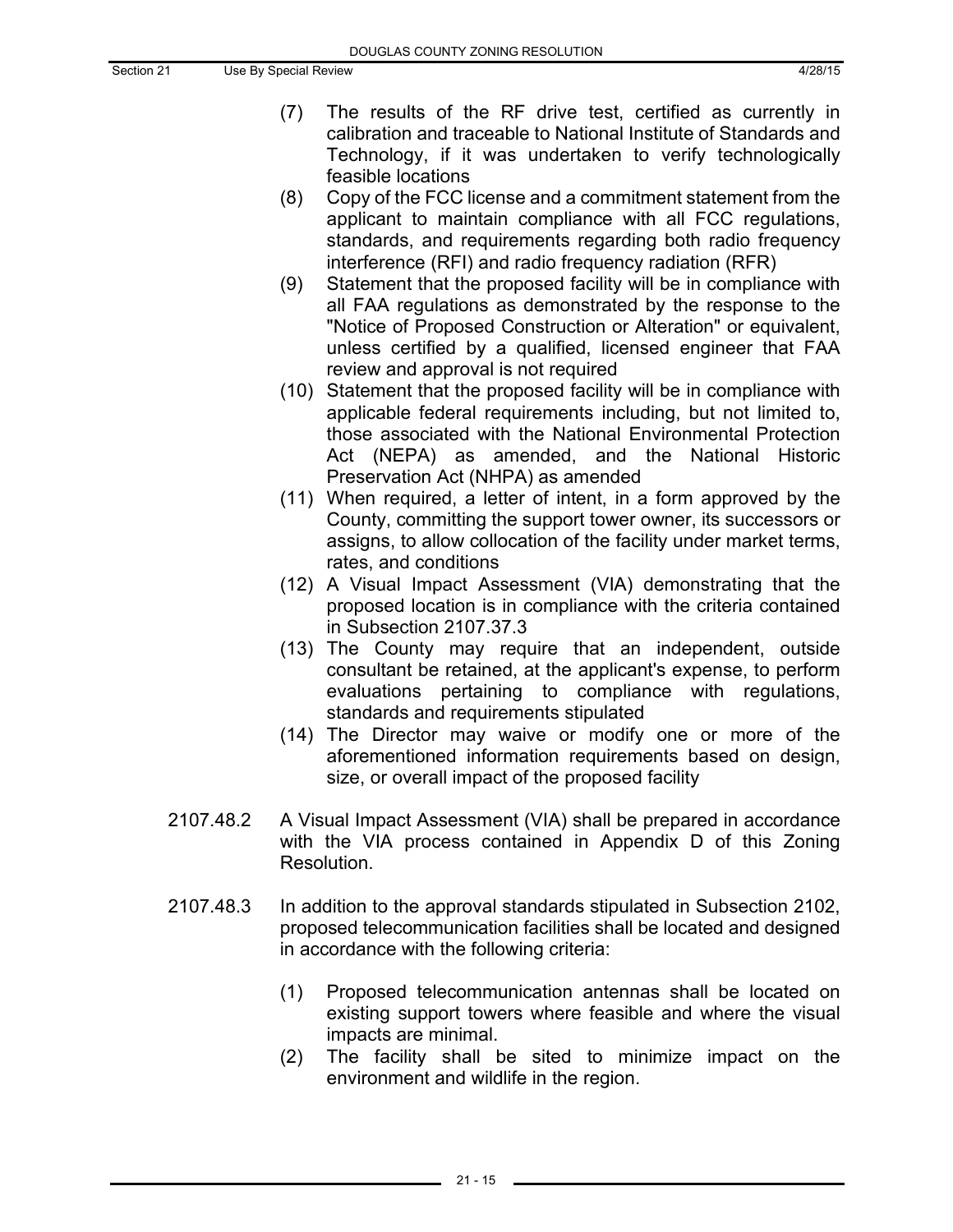- (3) The facility shall be sited to fade into the predominant backdrop of the vicinity by complementing other features and forms in the backdrop landscape.
- (4) All elements of the facility shall be designed and constructed to result in minimal visual impact. Elements shall be constructed of non-reflective materials that are typical in style and color to area buildings, structures or the backdrop landscape.
- (5) All elements of the facility, including but not limited to the accessory equipment, shall be camouflaged or screened from viewer groups as identified in the VIA. Where proposed, fencing shall be designed to minimize visual impacts.
- (6) Access to the facility shall be designed to minimize land disturbance, (including cut and fill), and visual impacts.
- (7) The height of any tower or structure shall be no greater than the distance to the nearest lot line or lease area, except engineered structures which shall be in compliance with the zone district setback.
- 2107.48.4 The property owner shall be responsible for removing all elements of the telecommunication facility including, but not limited to, antennas, buildings, accessory equipment, driveways and fencing if the facility becomes technologically obsolete or ceases to perform its intended function for a period of 180 consecutive days. This removal shall be completed within 90 days of the end of such 180-day period. The site shall be restored to replicate the existing surrounding vegetation.
- 2107.49 Theatre indoor or outdoor: CMTY and D zone districts
- 2107.50 Utility Major Facility: In all zone districts, except GI, provided that the setback requirements of the zone district in which the facility is proposed to be located are met, or such additional setbacks or requirements as the Board determines necessary. Maximum heights and lot area shall be determined through the use by special review process specific to each site.

Final action by the Board must be rendered within 90 days after the submittal date for a Utility Major Facility of a public utility providing electric or natural gas service, unless the provider and the County reach agreement on an amended time period. *[§29-20-108 C.R.S.]*

Wastewater Facility: Site approval is required by the Colorado Department of Public Health and Environment.

Water Storage/Treatment Facility and/or Appurtenance(s), except for Major Reservoirs, located within the following areas are exempt from the requirement for a use by special review application: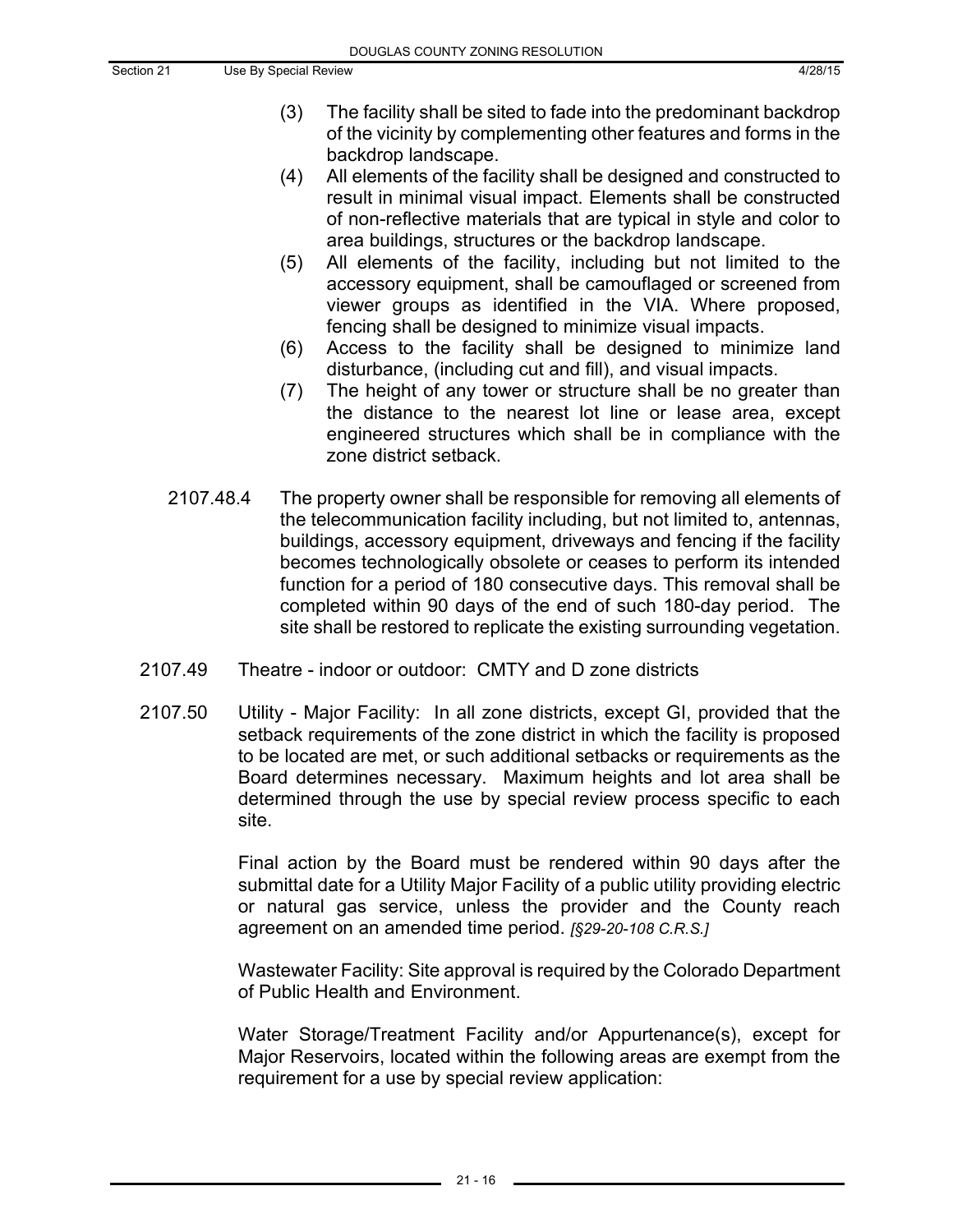- Municipal Planning Areas (MPAs) designated by Douglas County Comprehensive Master Plan;
- Separated Urban Areas (SUAs) designated by the Douglas County Comprehensive Master Plan;
- Primary Urban Area (PUA), designated by the Douglas County Comprehensive Master Plan;
- Potential Town Urban Service Area as depicted in the Castle Rock and Douglas County Intergovernmental Agreement;
- Urban Service Area as depicted in the Town of Parker and Douglas County Intergovernmental Agreement;
- Facilities approved as part of a special district's service plan, which are located and serve property within the boundaries of such special district described in its service plan and any subsequent inclusion orders.
- 2107.51 Veterinary clinic or hospital: A-1, LRR, and RR zone districts, provided that such uses are located 100 feet from all lot lines
- 2107.52 Wind energy conversion systems up to 100 kilowatts: A-1, LRR, and RR zone districts as follows:
	- 2107.52.1 In addition to the plan exhibit required in Section 2112, herein, the plan exhibit shall include the following:
		- Location of all above ground utility lines
		- Location of trees or other vegetation on site, described by size and type
	- 2107.52.2 The maximum tower height shall be 120 feet. The minimum distance for any portion of the rotor or blades from the ground beneath the system shall be 30 feet.
	- 2107.52.3 The supporting tower shall be set back from all property lines and overhead utility lines at least the height of the tower, except engineered structures which shall be in compliance with the zone district setback.
	- 2107.52.4 Climbing access to the structure shall be limited either by means of a 6 foot high fence around the tower base with a locking gate, or by limiting tower climbing apparatus to no lower than 12 feet above the ground.
- 2107.53 Zoo: C zone district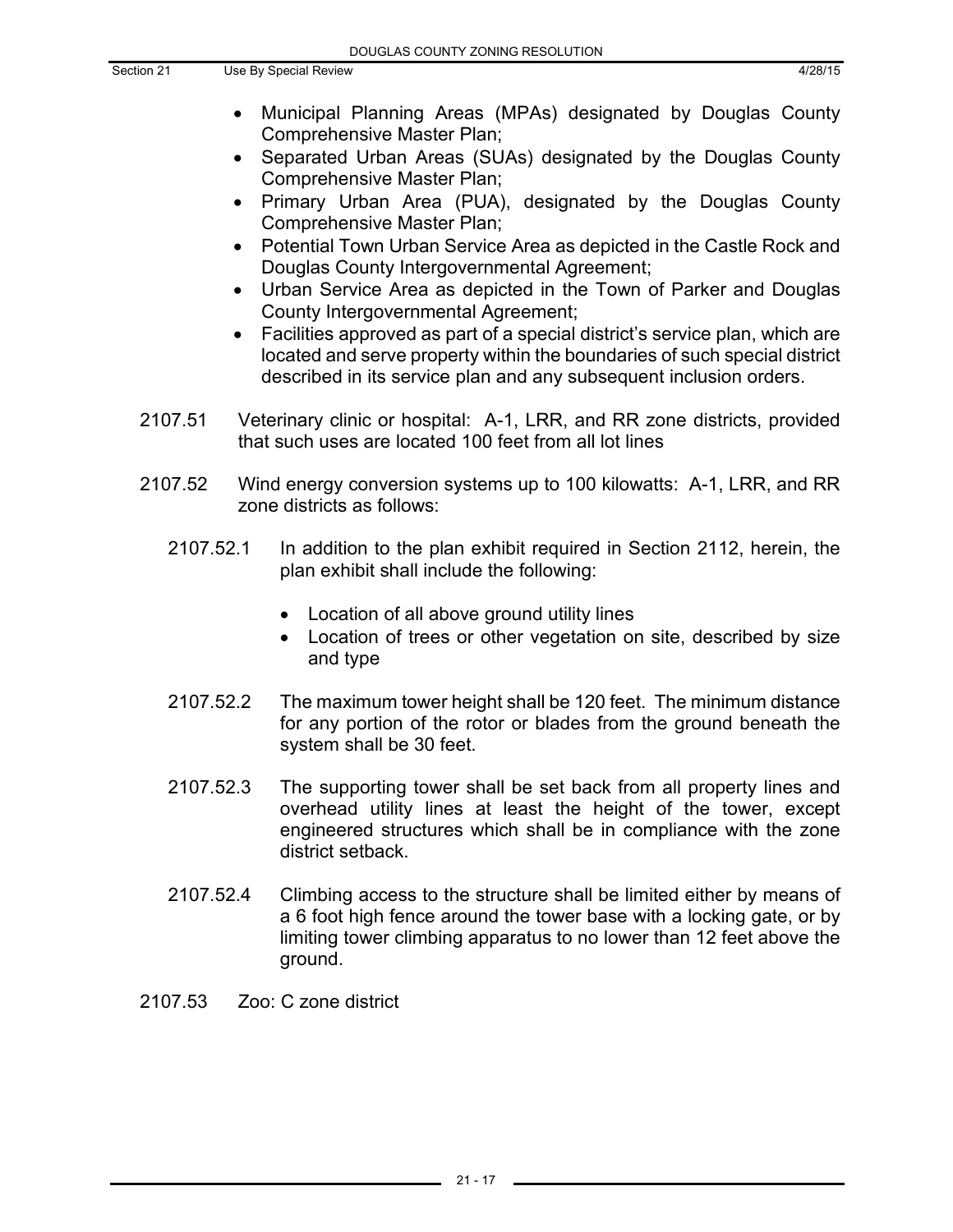#### 2108 Submittal Prerequisite

The applicant shall attend a presubmittal meeting with the Planning Services Division to discuss the request and the submittal process and requirements for a new use by special review or an amendment to an approved use by special review.

A proposed amendment to an approved use by special review may be considered in accordance with the procedures identified herein. An amendment to a use by special review shall be considered through an administrative process when the Director determines that the change does not represent a substantial increase in the intensity of the use or impacts to the neighborhood. This type of amendment shall be referred to as an administrative use by special review amendment.

If the Director determines that the proposed amendment to an approved use by special review does represent a substantial increase in the intensity of the use or impacts to the neighborhood, the proposed amendment shall be subject to the same submittal and process requirements as required for a new use by special review application. This type of amendment shall be referred to as a use by special review amendment. When making the determination, the Director shall consider the proposed degree of change to the site improvements and management plan as reflected on the approved Plan Exhibit, with specific consideration for potential increased impacts to the surrounding community.

The applicant may appeal the Director's determination on the amendment process for an approved use by special review to the Board of Adjustment in accordance with Section 26A.

### 2109 Submittal Process

The following shall apply to a use by special review or a use by special review amendment. The application shall be submitted only after the presubmittal meeting(s) has been completed and the applicant has received the written staff comment summary from the presubmittal meeting. For a request for a use by special review or a use by special review amendment, the submittal is processed as follows:

- 2109.01 The applicant shall submit the required submittal information to the Planning Services Division. The submittal shall be reviewed by staff and a determination of completeness shall be made within 15 working days. The applicant shall be notified in writing if the submittal is incomplete, and any inadequacies shall be specifically identified. An incomplete submittal will not be processed.
- 2109.02 Once the submittal is determined complete, staff will notify the applicant in writing of the number of copies of the submittal information required for distribution to referral agencies. Staff will identify in the written notice which referral agencies are referral agency - regulatory and which referral agencies are referral agency - advisory. The mailing addresses of the referral agencies shall be provided to the applicant. Electronic distribution is preferred. Otherwise, referral packets shall be provided by the applicant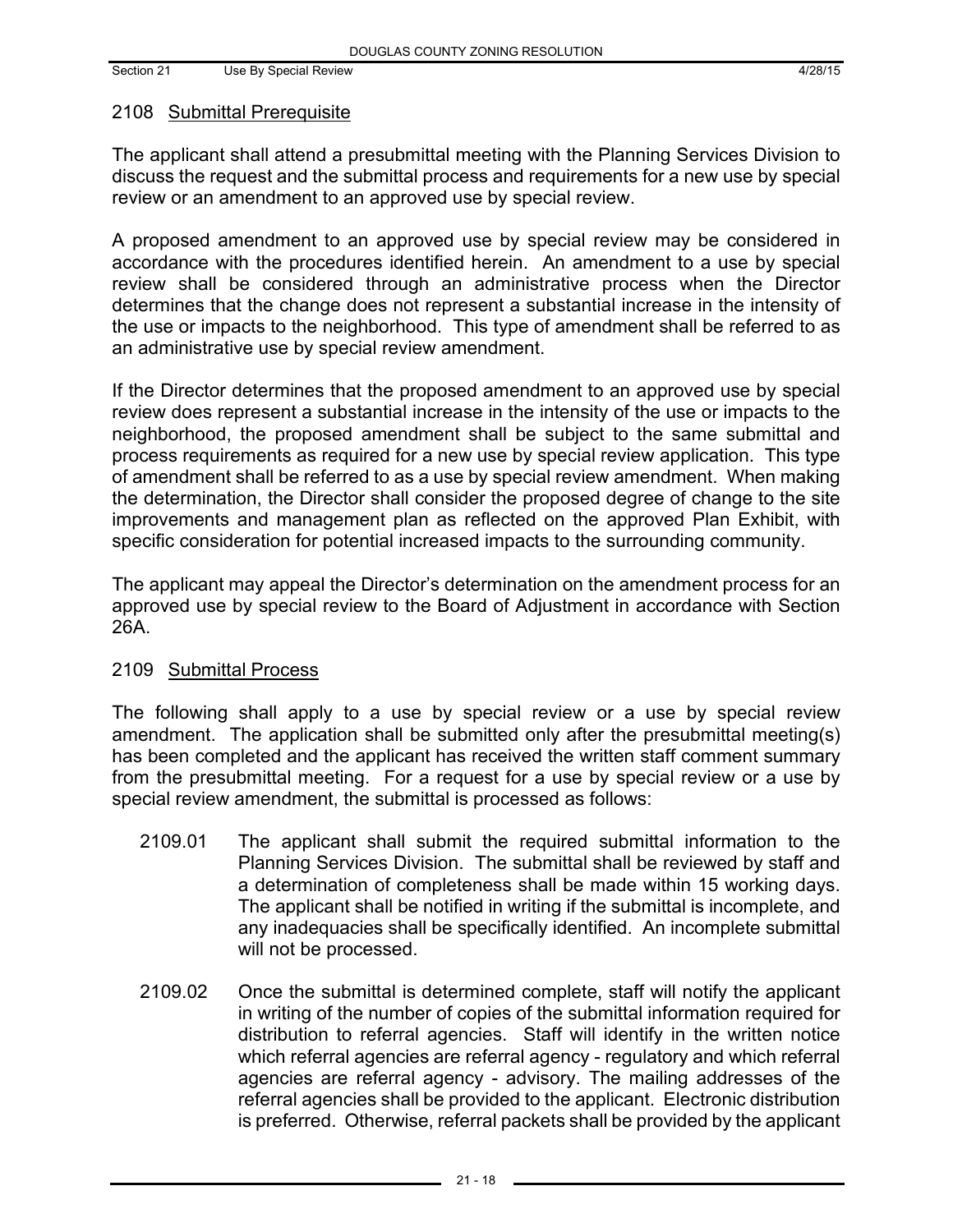in unsealed manila envelopes, without postage, addressed to the appropriate referral agency, with submittal information properly folded and compiled. Staff shall include a referral response sheet and distribute the referral packets to the referral agencies.

- 2109.03 Staff shall send a courtesy notice of an application in process and applicable contact information to all abutting landowners and owners of land separated by 300 feet or less from the property by a platted tract. In Nonurban Areas, staff shall send a courtesy notice of an application in process to the entity or entities responsible for ownership and maintenance of a shared private access. The applicant shall reimburse the County for the cost of materials. Errors in the courtesy notice shall not negatively impact the determination of public notice compliance set forth herein. *(Amended 4/13/2021)*
- 2109.04 If the referral agencies elect to comment, they shall comment within 21 calendar days from the date the referral packets were mailed or electronically distributed, unless the applicant grants, in writing, an extension of no more than 30 calendar days. After the 21 calendar days, if no extension is granted, any referral agency responses received will be accepted for informational purposes only and provided to the applicant, Planning Commission, and the Board. For projects that are critical to public safety, referral agencies shall comment within 10 days of receiving a referral packet.

All referral agency comments shall be provided by staff to the applicant upon receipt. The applicant shall be given an opportunity to address the comments of all referral agencies - regulatory received within the 21 calendar day referral period, or as extended by the applicant, by identifying in writing the extent to which the project has been revised in response to the comments. The applicant is strongly encouraged to provide staff a written response to timely comments of all referral agencies – advisory and any comments received as a result of the courtesy notice.

The applicant is encouraged to meet with the referral agencies and staff to address any concerns. The applicant is required to pay those fees assessed by referral agencies - regulatory.

- 2109.05 Staff will review the referral agency comments, discuss the concerns with the applicant, schedule a public hearing before the Planning Commission, notify the applicant in writing of the hearing date and time, and prepare a staff report for the Planning Commission. The applicant is responsible for public notice of the hearing in accordance with Section 2118 herein.
- 2109.06 The Planning Commission shall evaluate the use by special review request, staff report, referral agency comments, applicant responses, and public comment and testimony, and make a recommendation to the Board to approve, approve with conditions, continue, table for further study, or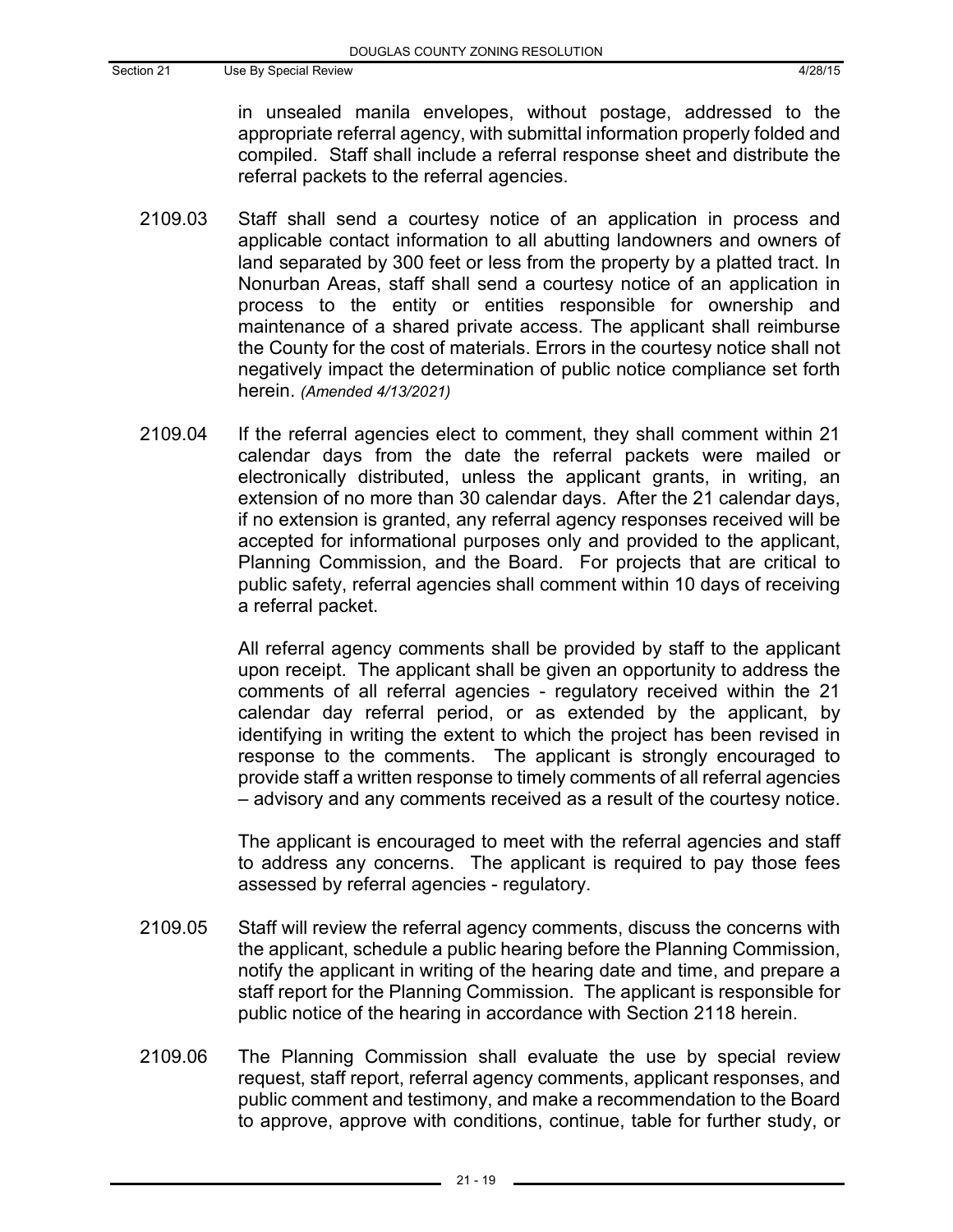deny the use by special review request. The Planning Commission's decision shall be based on the evidence presented, compliance with the adopted County standards, regulations, policies, and other guidelines.

- 2109.07 Following the recommendation by the Planning Commission, staff shall schedule a public hearing before the Board, notify the applicant in writing of the hearing date and time, and prepare a staff report for the Board. The hearing shall be scheduled for the earliest available time taking into consideration the 14-day public noticing requirement but no later than 120 days after the final Planning Commission hearing. The applicant is responsible for public notice of the hearing in accordance with Section 2118 herein.
- 2109.08 For applications that propose a water supply from an Existing District, at least 21 days prior to the Board hearing, the applicant shall submit evidence of inclusion of the property into the Existing District. An inclusion agreement may be contingent on approval of the use by special review by the Board.
- 2109.09 The Board shall evaluate the use by special review request, staff report, referral agency comments, applicant responses, the Planning Commission recommendation, and public comment and testimony, and shall approve, approve with conditions, continue, table for further study, remand to the Planning Commission, or deny the use by special review request. The Board's action shall be based on the evidence presented, compliance with the adopted County standards, regulations, policies, and other quidelines.
- 2109.10 If denied by the Board, a resubmittal of a use by special review request for the same or substantially same request, as determined by the Director, shall not be accepted within 60 days of such denial. The applicant may appeal the decision of the Director, in writing, to the Board of Adjustment pursuant to Section 26A of this Resolution. The submittal of a new application and processing fee shall be required to pursue a proposed use by special review.
- 2109.11 Following approval by the Board, the applicant shall submit a signed and notarized Plan Exhibit to the Planning Services Division. Staff shall verify that all conditions of approval have been met and all technical corrections have been made to the satisfaction of Douglas County, prior to the Director's execution of the approval certificate on behalf of the Board. The applicant shall submit the final signed Plan Exhibit no later than 90 days from the date of Board approval, unless the Board allows for a longer period of time as part of its approval of the use by special review. The Director may grant a one-time extension of no more than an additional 90 days. Further extensions shall be submitted for the Board's consideration.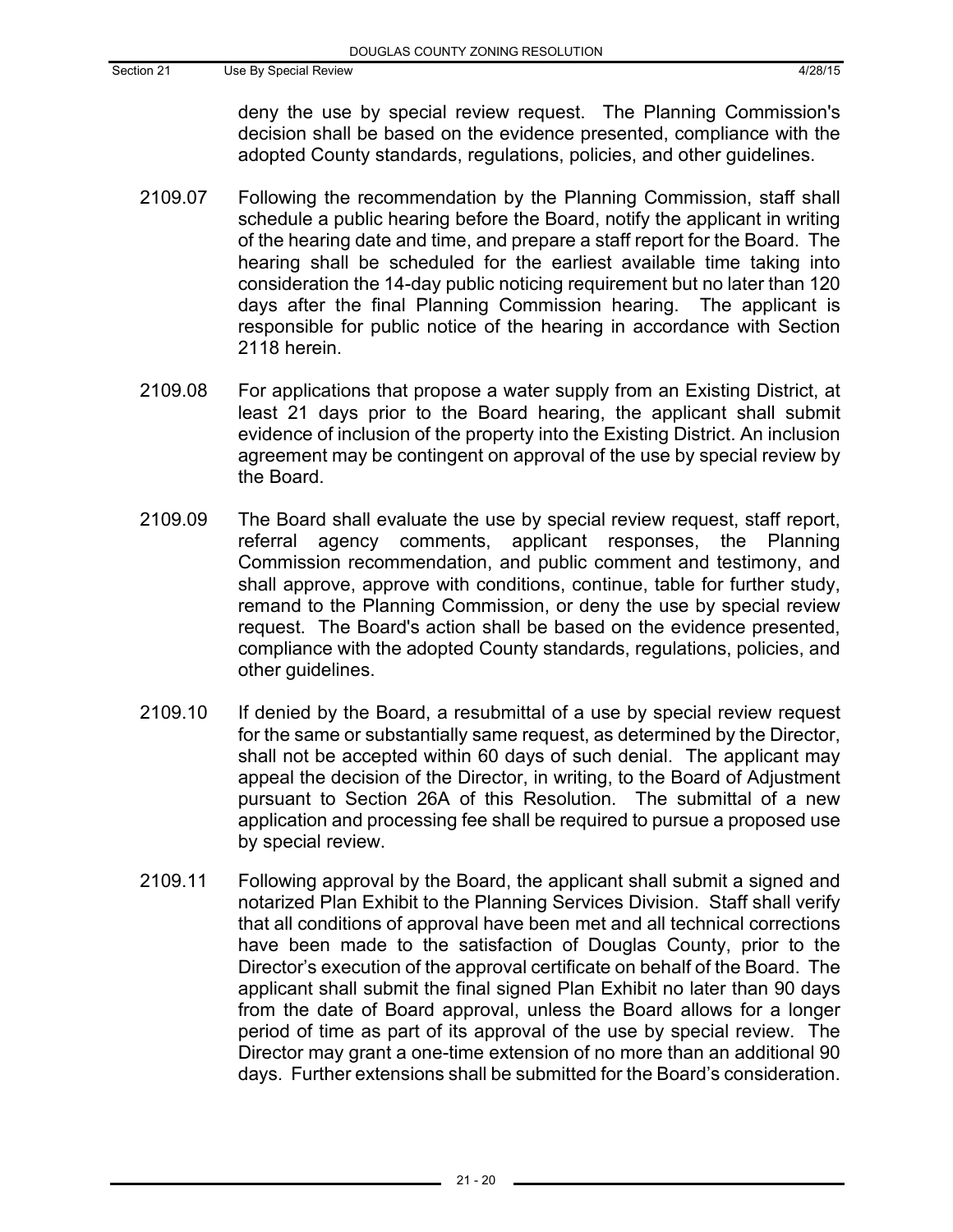- 2109.12 For applications that propose a water supply from a New Special District that will enter into an intergovernmental agreement with an Existing or Extraterritorial District as described in Section 18A, Water Supply – Overlay District, herein, the applicant shall submit evidence of creation of the New Special District, evidence of execution of the intergovernmental agreement by both parties, and evidence of inclusion of the property into the New Special District prior to approval of the Plan Exhibit*.(Amended 5/26/2015)*
- 2109.13 For applications that propose a water supply from an Existing District or from a New Special District that has entered into an intergovernmental agreement with an Existing or Extraterritorial District as described in Section 18A, Water Supply – Overlay District, herein, the applicant shall submit evidence that the water rights necessary to serve the development have been conveyed to the Existing or Extraterritorial District, and/or that the water credits to serve the development have been purchased from the Existing or Extraterritorial District, prior to approval of the Plan Exhibit. *(Amended 5/26/2015)*

#### 2110 Withdrawal of an Application

A request to withdraw an application shall be submitted, in writing, to the Planning Services Division, staff planner. Withdrawal of the application shall preclude reactivation. The submittal of a new application and processing fee shall be required in order to pursue the proposed use by special review.

#### 2111 Submittal Requirements

The following submittal requirements shall apply to a use by special review and use by special review amendment:

- 2111.01 Completed land-use application *(available from the Planning Office)*
- 2111.02 Application fee *(available from the Planning Office)*
- 2111.03 Proof of ownership that includes an updated or current title insurance policy or title commitment. or other acceptable form of title verification, no more than thirty days old from the date of application
- 2111.04 A notarized letter of authorization from the landowner permitting a representative to process the application
- 2111.05 Narrative to describe the following:
	- (1) General project concepts
	- (2) Zoning of the land and compliance with the zone district requirements and any additional requirements for the use by special review as defined in Section 2107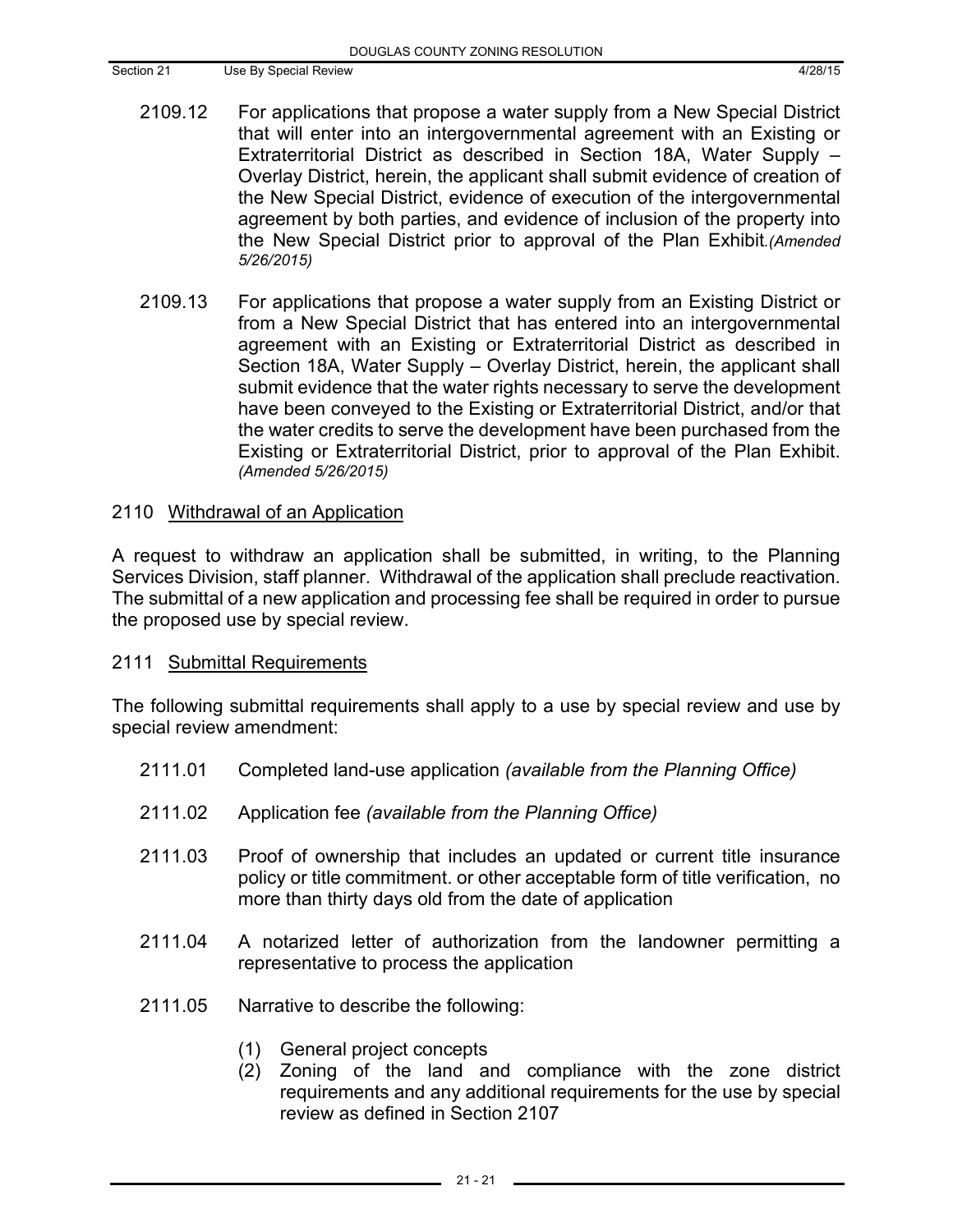- (3) Define overall impacts of the proposed use on the adjoining lands
- (4) Compliance with the Douglas County Comprehensive Master Plan, as amended
- (5) Compliance with appropriate agency regulations and any necessary permits
- (6) Proof of water availability
- (7) Method of wastewater treatment
- (8) Type or method of fire protection
- (9) Impacts to existing vegetation and wildlife
- (10) Impacts on air and water quality
- (11) Impacts on peace and quiet of neighborhood
- (12) Provision of buffering, including additional landscaping
- (13) A description of the availability and adequacy of public services and facilities.
- (14) Other narrative details unique to the specific type of use by special review
- 2111.06 Plan Exhibit *(per 2112, herein)*

Plan Exhibit reductions (11"X17") may be required for public hearing packets for the Planning Commission and the Board.

- 2111.07 Development Reports, unless waived by Engineering Services:
	- Phase III Drainage Report and Plan
	- GESC Report and Plan
	- Utility drawings(s)
	- Off-site improvement plans, as required
	- Engineering construction drawings
	- Traffic Impact Study

An improvements agreement may be required to identify and financially secure the public and private improvements and other commitments required as part of the use by special review approval.

- 2111.08 Detailed technical studies, based upon the scale and impact of the application, as may be necessary to demonstrate compliance with the approval standards.
- 2111.09 Documentation of a sufficient water supply in accordance with Section 18A, Water Supply - Overlay District, herein.

For properties in the A-1 and LRR zone districts as identified in Section 2102.11.2 a copy of any existing well permits issued for the property may be requested as part of the submittal, along with an estimate of water demands.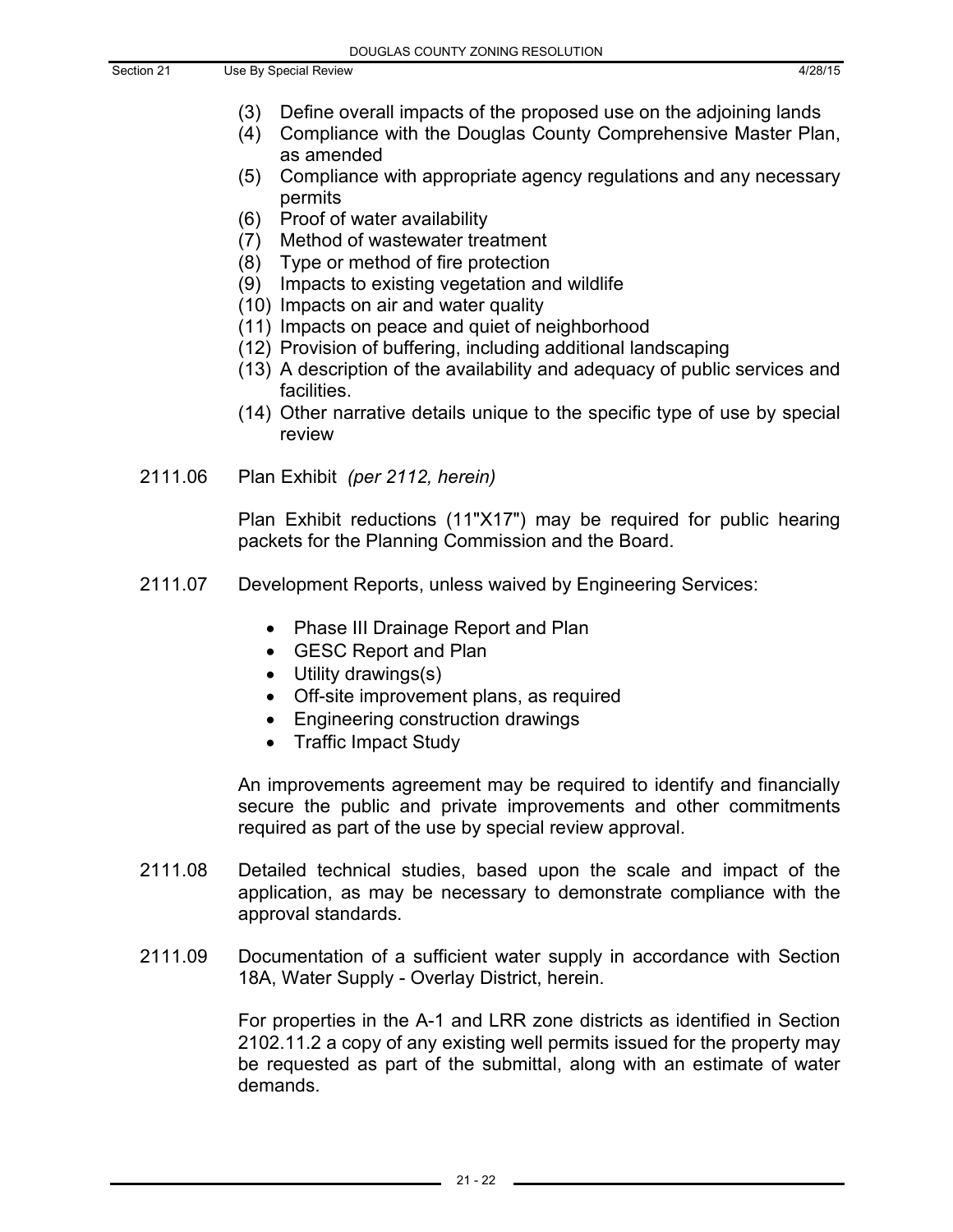- 2111.10 An analysis of the capacity related to level-of-service for the public facilities and services within the impact area.
	- 2111.10.1 A traffic impact study in accordance with the Douglas County Roadway Design and Construction Standards.
	- 2111.10.2 Documentation of capacity from the fire protection district in accordance with fire district level of service standards.
	- 2111.10.3 For applications proposing additional residential uses, documentation of capacity from the school district in accordance with the school district capacity policy.

#### 2112 Plan Exhibit

For a use by special review or use by special review amendment, a Plan Exhibit shall consist of both a site plan and management plan as required herein.

- 2112.01 The site plan shall be prepared in accordance with the subsections of Section 27, Site Improvement Plan of this Resolution listed below. All or portions of the required site plan elements may be waived by the Director if it is determined that the use by special review will occupy an existing structure or will not otherwise require significant public or private improvements:
	- General Plan Requirements, except that title blocks and approval certificates shall follow Sections 2112.03 and 2112.04 herein.
	- Site Plan
	- Landscape Plan
	- Grading and Drainage
	- Building Elevations
	- Lighting Plan

For Personal Wireless Communication Facilities, the Design Standards provided in Section 27A shall apply.

- 2112.02 The management plan shall be provided that addresses all aspects of the day-to-day operation of the use by special review. The degree of detail will depend upon the specific use. The following items shall be included in the plan. The management plan shall be appended to the Plan Exhibit prior to final approval.
	- 2112.02.1 Number of clients/boarders/parishioners/animals
	- 2112.02.2 Hours of operation whether the use is seasonal and the number of days of the week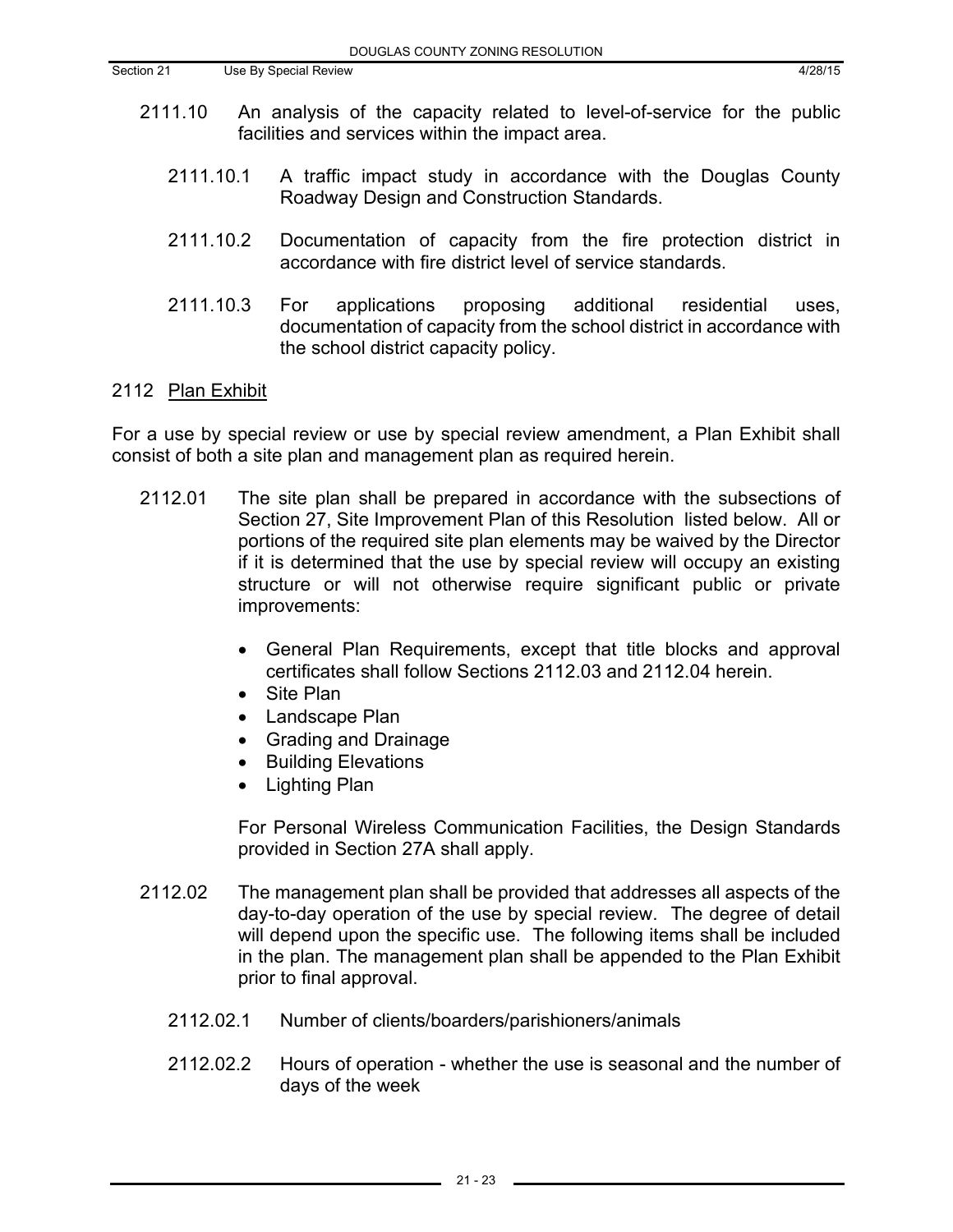- 2112.02.3 Number of employees
- 2112.02.4 Required outside storage/parking/loading areas
- 2112.02.5 Permit requirements from other state, federal or local agencies
- 2112.02.6 Method of providing fire protection
- 2112.02.7 Other operational elements necessary to address the potential impacts for the specific special use
- 2112.03 Plan Exhibit Title

The exhibit title shall include the name and legal description of the proposed development, site acreage, and project file number. The business name shall not appear in the title, rather the title shall reference the legal description when subdivided or the street address as follows:

Subdivided land:

SPRUCE SUMMIT, Filing No. 3, Lot 14 NW¼ Section 11, Township 8 South, Range 67 West Permit Area – 1 acre Total Area 5 acres USR Plan Exhibit – US2010-002

Within a PD:

SPRUCE SUMMIT, Filing No. 3, Lot 14 NW¼ Section 11, Township 8 South, Range 67 West **Planning Area 63** – Permit Area – 1 acre Total Area - 5 acres USR Plan Exhibit – US2010-002

When unplatted:

*(STREET ADDRESS – Address available from County Addressing Specialist)* NW¼ Section 11, Township 8 South, Range 67 West Permit Area – 1 acre Total Area 5 acres USR Plan Exhibit - US2010-002

For a use by special review amendment:

SPRUCE SUMMIT, Filing No. 3, Lot 14 – **1st Amendment** NW¼ Section 11, Township 8 South, Range 67 West Permit Area – 1 acre Total Area – 5 acres USR Amendment US2010-002 **(Amendment to US2003-049)**

2112.04 Plan Exhibit Approval Certificate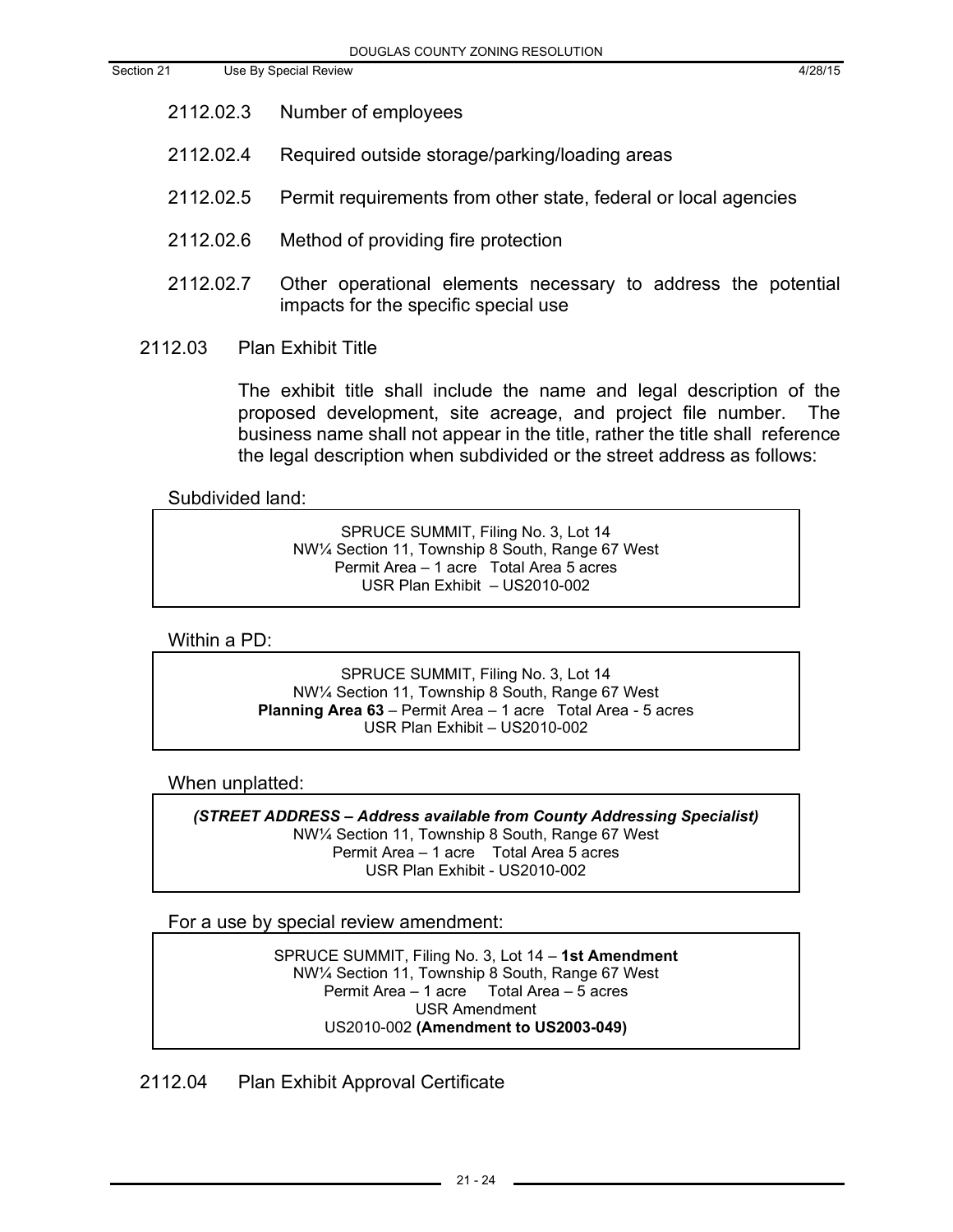Provide either a corporate/limited liability corporation (LLC) or individual approval certificate on the first sheet of the plan set, as follows.

| <b>APPROVAL CERTIFICATE</b>                                                                                                                                                                                                                                                                                                                                                                                                                                                                                                                                                                                                                                                                                                                                                                                                                                                                                                                                                                                                                                                                                                                                                                                                                                                                                                                                                                                                                                                                            |  |  |
|--------------------------------------------------------------------------------------------------------------------------------------------------------------------------------------------------------------------------------------------------------------------------------------------------------------------------------------------------------------------------------------------------------------------------------------------------------------------------------------------------------------------------------------------------------------------------------------------------------------------------------------------------------------------------------------------------------------------------------------------------------------------------------------------------------------------------------------------------------------------------------------------------------------------------------------------------------------------------------------------------------------------------------------------------------------------------------------------------------------------------------------------------------------------------------------------------------------------------------------------------------------------------------------------------------------------------------------------------------------------------------------------------------------------------------------------------------------------------------------------------------|--|--|
| THE USE BY SPECIAL REVIEW AS DEPICTED HEREON WAS APPROVED BY THE<br>BOARD OF COUNTY COMMISSIONERS ON ______________, 2 ____.                                                                                                                                                                                                                                                                                                                                                                                                                                                                                                                                                                                                                                                                                                                                                                                                                                                                                                                                                                                                                                                                                                                                                                                                                                                                                                                                                                           |  |  |
| Director of Community Development                                                                                                                                                                                                                                                                                                                                                                                                                                                                                                                                                                                                                                                                                                                                                                                                                                                                                                                                                                                                                                                                                                                                                                                                                                                                                                                                                                                                                                                                      |  |  |
| The use by special review is subject to yearly review, or as otherwise defined by the<br>Board of County Commissioners as part of its approval of the use by special review, to<br>ensure compliance with the approval standards and conditions of approval.<br>Construction shall commence pursuant to the use by special review within 3 years from<br>the date of approval, or within the extended effective approval period, or the use by<br>special review shall terminate.<br>The use by special review shall terminate when the use of the land changes or when<br>the time period established by the Board of County Commissioners through the<br>approval process expires. The owner shall notify the Zoning Division of a termination<br>of the use. When the Zoning Division is notified of a termination of use or observes<br>that the use has been terminated during the annual review, a written notice of<br>termination shall be sent to the landowner.<br>Acceptance of site construction drawings by Douglas County Engineering shall be<br>required (as applicable) prior to issuance of building permits. Acceptance of site<br>construction drawings expires three (3) years after the date of signature.<br>Signs shown hereon are NOT approved. All signs require approval of a sign permit in<br>accordance with the Sign Standards section of the Douglas County Zoning Resolution.<br>The undersigned as the owner or owner's representative of the lands described herein |  |  |
| hereby agree on behalf of itself, its successors and assigns to develop and maintain the<br>property described hereon in accordance and compliance with this approved Plan Exhibit<br>and the Douglas County Zoning Resolution.                                                                                                                                                                                                                                                                                                                                                                                                                                                                                                                                                                                                                                                                                                                                                                                                                                                                                                                                                                                                                                                                                                                                                                                                                                                                        |  |  |
| (for Corporate of LLC owner)                                                                                                                                                                                                                                                                                                                                                                                                                                                                                                                                                                                                                                                                                                                                                                                                                                                                                                                                                                                                                                                                                                                                                                                                                                                                                                                                                                                                                                                                           |  |  |
| (print corporation/LLC name)                                                                                                                                                                                                                                                                                                                                                                                                                                                                                                                                                                                                                                                                                                                                                                                                                                                                                                                                                                                                                                                                                                                                                                                                                                                                                                                                                                                                                                                                           |  |  |
| (signature)<br>By:<br>Title:<br>Date:                                                                                                                                                                                                                                                                                                                                                                                                                                                                                                                                                                                                                                                                                                                                                                                                                                                                                                                                                                                                                                                                                                                                                                                                                                                                                                                                                                                                                                                                  |  |  |
| ATTEST: (if corp.)                                                                                                                                                                                                                                                                                                                                                                                                                                                                                                                                                                                                                                                                                                                                                                                                                                                                                                                                                                                                                                                                                                                                                                                                                                                                                                                                                                                                                                                                                     |  |  |
| Secretary/Treasurer                                                                                                                                                                                                                                                                                                                                                                                                                                                                                                                                                                                                                                                                                                                                                                                                                                                                                                                                                                                                                                                                                                                                                                                                                                                                                                                                                                                                                                                                                    |  |  |
| STATE OF COLORADO                                                                                                                                                                                                                                                                                                                                                                                                                                                                                                                                                                                                                                                                                                                                                                                                                                                                                                                                                                                                                                                                                                                                                                                                                                                                                                                                                                                                                                                                                      |  |  |
| SS.<br>COUNTY OF <u>substantial and the set of the set of the set of the set of the set of the set of the set of the set of the set of the set of the set of the set of the set of the set of the set of the set of the set of the set </u>                                                                                                                                                                                                                                                                                                                                                                                                                                                                                                                                                                                                                                                                                                                                                                                                                                                                                                                                                                                                                                                                                                                                                                                                                                                            |  |  |
| Acknowledged before me this $\_\_$ day of $\_\_$ , 20, by $\_\_$ as<br>corporation/LLC.                                                                                                                                                                                                                                                                                                                                                                                                                                                                                                                                                                                                                                                                                                                                                                                                                                                                                                                                                                                                                                                                                                                                                                                                                                                                                                                                                                                                                |  |  |
| My commission expires:                                                                                                                                                                                                                                                                                                                                                                                                                                                                                                                                                                                                                                                                                                                                                                                                                                                                                                                                                                                                                                                                                                                                                                                                                                                                                                                                                                                                                                                                                 |  |  |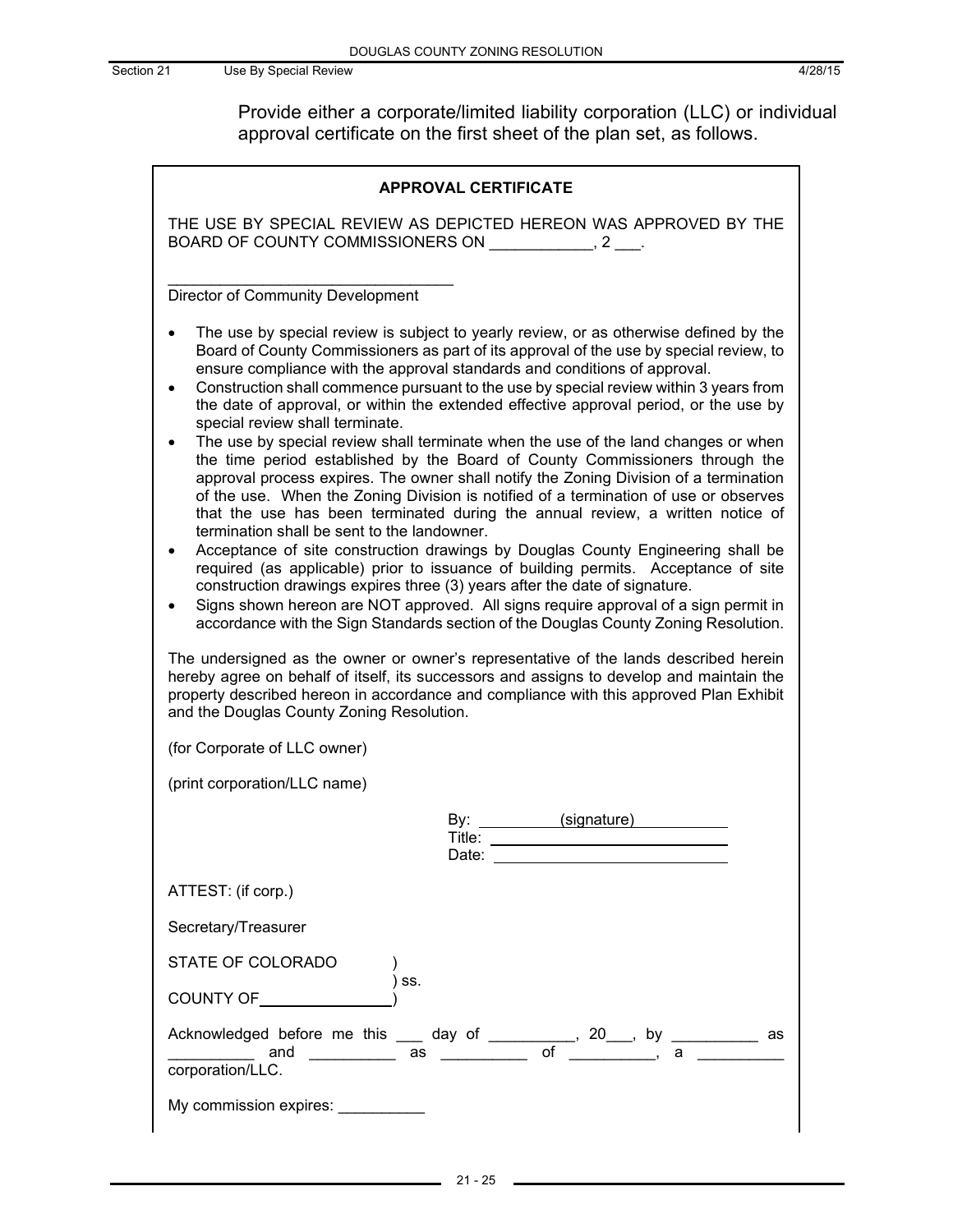| Section 21 | Use By Special Review                                                        | 4/28/15 |
|------------|------------------------------------------------------------------------------|---------|
|            | Witness my hand and official seal.                                           |         |
|            | Notary Public                                                                |         |
|            | (For Individual Owner)                                                       |         |
|            | (signature of owner(s))                                                      |         |
|            | Acknowledged before me this ___________ day of _________, 20___, by ________ |         |
|            | My commission expires:                                                       |         |
|            | Witness my hand and official seal.                                           |         |
|            |                                                                              |         |
|            | <b>Notary Public</b>                                                         |         |

An initial block is required on all subsequent Plan Exhibit sheets:

| <b>Approval Certificate</b> |               |  |
|-----------------------------|---------------|--|
| Planning                    |               |  |
|                             | Initials/Date |  |
| Owner                       |               |  |
|                             | Initials/Date |  |
| Lessee                      |               |  |
| (if applicable)             | Initials/Date |  |

### 2113 Public Notice Requirements

The following requirements shall apply to a use by special review and use by special review amendment. The applicant shall be responsible for public notification. In calculating the time period for public notification the day of publishing, posting, or mailing shall be counted toward the total number of days required. The day of the hearing shall not be counted toward this total.

The degree of accuracy required for the information contained in these public notices shall be that of substantial compliance with the provisions of this section. Substantial compliance for these public notices shall be determined by the Planning Commission or the Board of County Commissioners for their respective public hearings.

### 2113.01 WRITTEN NOTICE

At least 14 days prior to the Planning Commission hearing and the Board hearing, the applicant shall mail a written notice of the hearing by firstclass mail to the address of each abutting landowner as such address is shown in the records of the Douglas County Assessor's Office. The notice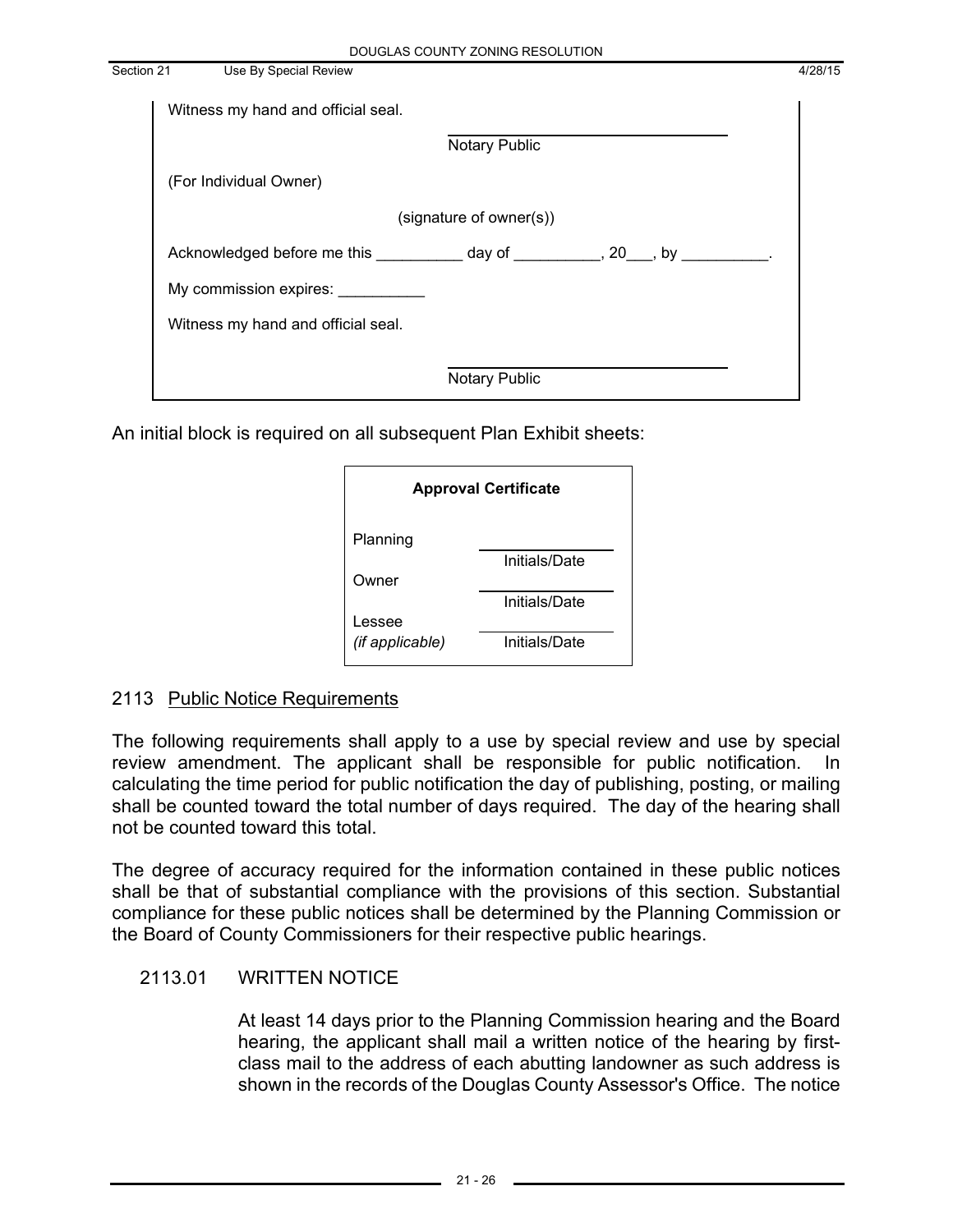shall read substantially the same, as the published notice also required by this section.

At least 7 days prior to the hearing, the applicant shall provide the following to the Planning Services Division:

- alphabetical list of the landowners;
- map showing their relationship to the site;
- copy of the notice sent to the landowners; and
- certificate of mailing.

The person completing the mailing of the written notice shall execute a certificate of mailing. Such certificate shall read as follows:

#### **CERTIFICATE OF MAILING**

I hereby certify that a true and correct copy of the attached written notice was placed in the U.S. mail, first-class, postage prepaid this \_\_\_\_ day of \_\_\_\_\_\_\_, 20\_\_, and addressed as follows:

(list of addresses)

\_\_\_\_\_\_\_\_\_\_\_\_\_\_\_\_\_\_\_\_\_\_\_\_\_\_\_\_\_\_\_\_\_\_\_ (signature of person completing the mailing)

> In the event the applicant fails to mail a notice to an abutting landowner or otherwise fails to comply with the written notice required in this section, the landowner who did not receive such complying notice may waive such notice by submitting a written waiver to Douglas County Planning prior to the hearing.

### 2113.02 PUBLISHED NOTICE

At least 14 days prior to the Planning Commission hearing and 14 days prior to the Board hearing, the applicant shall:

- publish a notice in at least 1 publication of a daily or a weekly legal newspaper of general circulation, printed or published in whole or in part in Douglas County; and
- provide a publisher's affidavit of said published notice to the Planning Services Division at least 7 days prior to the hearing. The notice shall read: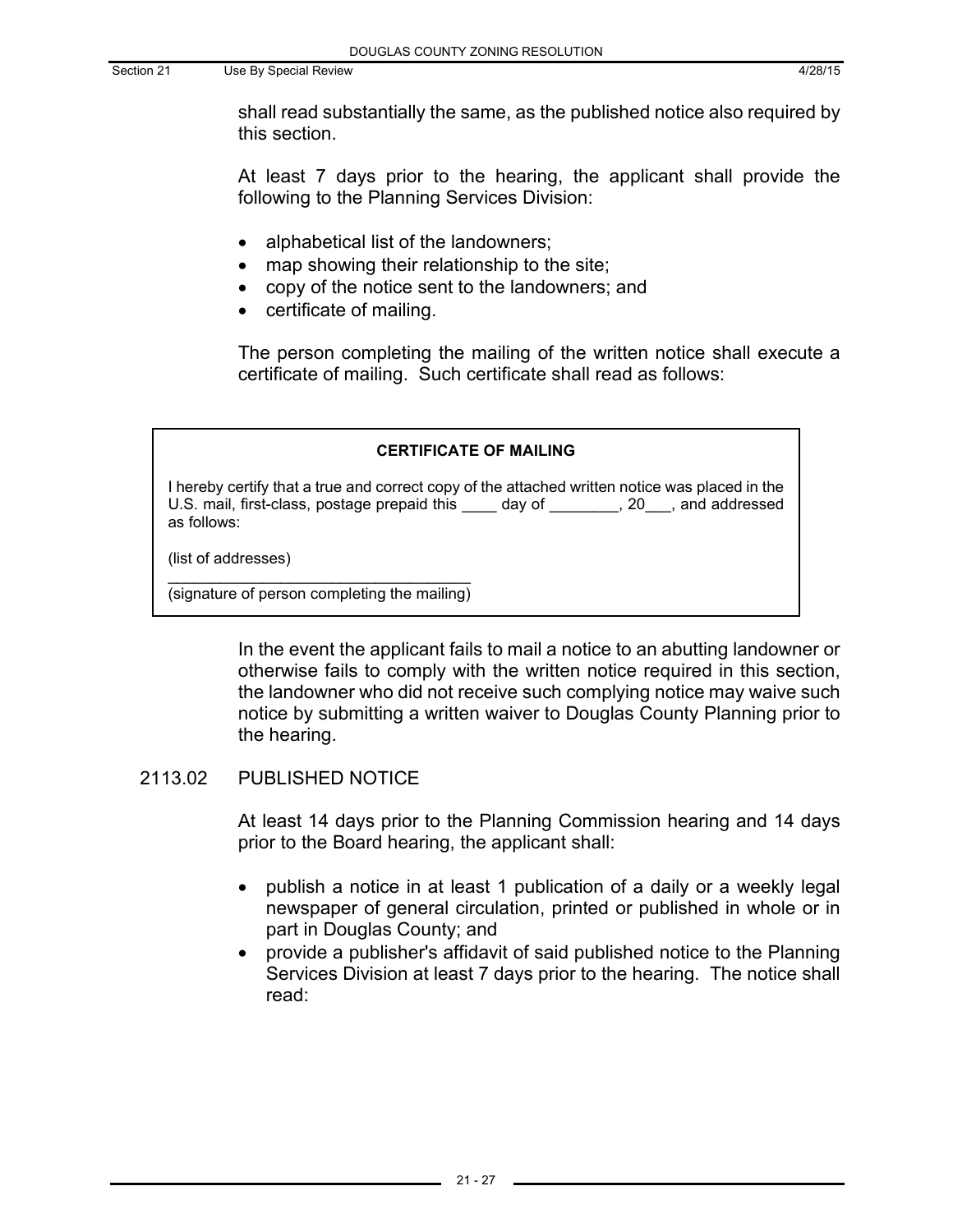### **NOTICE OF PUBLIC HEARING BEFORE THE**

(PLANNING COMMISSION OR BOARD OF COUNTY COMMISSIONERS)

A public hearing will be held on (date), at (time), in the Commissioners' Hearing Room, 100 Third Street, Castle Rock, CO, for approval of a use by special review for a *(name the specific use, i.e., church)* in the \_\_\_\_\_\_\_\_\_\_ zone district. The subject land is located approximately *(distance and direction from nearest major intersection).* For more information call Douglas County Planning, 303-660-7460 File No./Name:

### 2113.03 POSTED NOTICE

At least 14 days prior to the Planning Commission hearing and 14 days prior to the Board hearing, the applicant shall post a notice on the land for which the use is requested. The notice shall consist of at least 1 sign facing each abutting public or private street open for travel, within 10 feet of the property line abutting such street, placed on posts at least 4 feet above ground level. In the event the staff planner determines a sign cannot be placed abutting such street and be visible from such street or that there is no abutting public or private street open for travel, the staff planner may require an alternate location for a sign. Additional signs may be required by the staff planner. Each sign shall measure not less than 3'X4'. Letter size shall be a minimum of three inches high, and a minimum of six inches high for the sentence that reads, "For more information call Douglas County Planning at 303-660-7460." *(Amended 11/6/2018).* Such notice shall read:

#### **NOTICE OF PUBLIC HEARING BEFORE THE**

(PLANNING COMMISSION OR BOARD OF COUNTY COMMISSIONERS)

This land shall be considered for a Use by Special Review for a (insert specific use) in the zone district. The public hearing is (date), in the Commissioners' Hearing Room, 100 Third Street, Castle Rock, CO, at (time). For more information call Douglas County Planning, 303-660-7460. File No./Name:

2113.03.1 An affidavit of sign posting shall be submitted by the applicant for the file in the Planning Services Division at least 7 days prior to the hearings. The sign(s) shall be photographed by the applicant and attached to the affidavit as follows: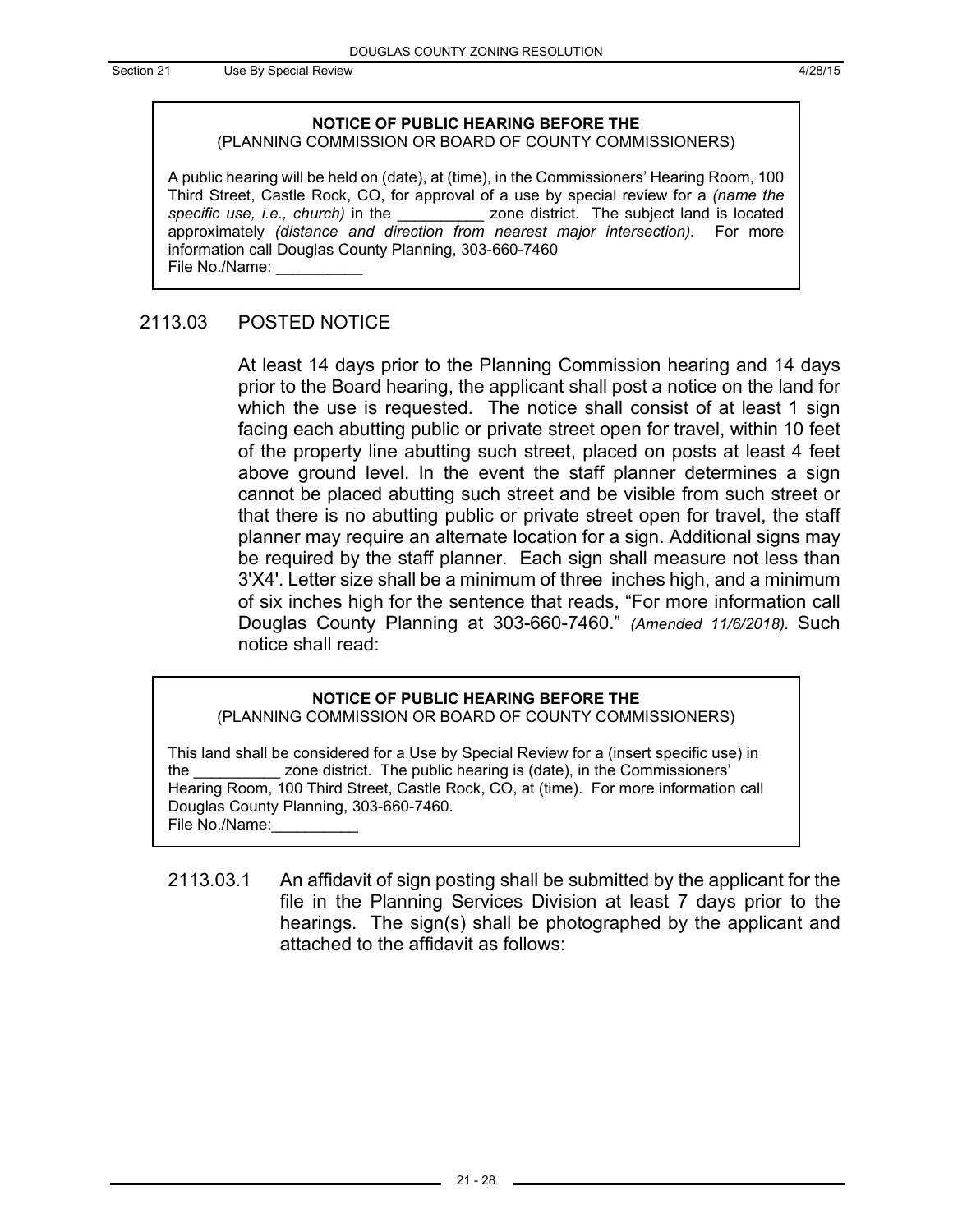|                                                                                                                                     | (attach photo here)<br>(sign lettering must be legible in photo)                            |  |
|-------------------------------------------------------------------------------------------------------------------------------------|---------------------------------------------------------------------------------------------|--|
| (date) abutting (name of street).                                                                                                   | I, (applicant/representative/person posting sign), attest that the above sign was posted on |  |
|                                                                                                                                     | (signature) File No./Name: Same Manuscription of the No./Name:                              |  |
| STATE OF COLORADO<br>COUNTY OF THE STATE OF THE STATE OF THE STATE OF THE STATE OF THE STATE OF THE STATE OF THE STATE OF THE STATE | SS.                                                                                         |  |
|                                                                                                                                     | Acknowledged before me this ____ day of ___________, 20___ by ___________ as                |  |
| My commission expires: ___________                                                                                                  |                                                                                             |  |

2113.03.2 The sign shall be removed by the applicant within 2 weeks following the final decision by the Board, withdrawal, or closure of the file by the Community Development Department.

#### 2114 Termination of Use

- 2114.01 Construction pursuant to approval of a use by special review Plan Exhibit shall be commenced within three years from the date of approval, unless otherwise specified by the Board, or the approval shall terminate. The Director may grant an extension of time, for good cause shown, upon a written request by the applicant.
- 2114.02 The Director may grant time extensions to the effective period of a Plan Exhibit, not to exceed a total of three years beyond the date of original approval, upon written request by the applicant. As necessary, the Director may include conditions with the time extension in order to ensure that the use by special review remains in compliance with approval standards. Site construction drawings that have expired may require reapproval by Douglas County Engineering.

Further time extensions may be requested by the applicant and considered for approval by the Board at a public meeting.

2114.03 Where a use by special review brings an existing use into compliance with applicable regulations, or is designed to correct a Notice of Violation, all improvements depicted on the use by special review Plan Exhibit shall be completed within six months of approval, unless otherwise approved by the Board.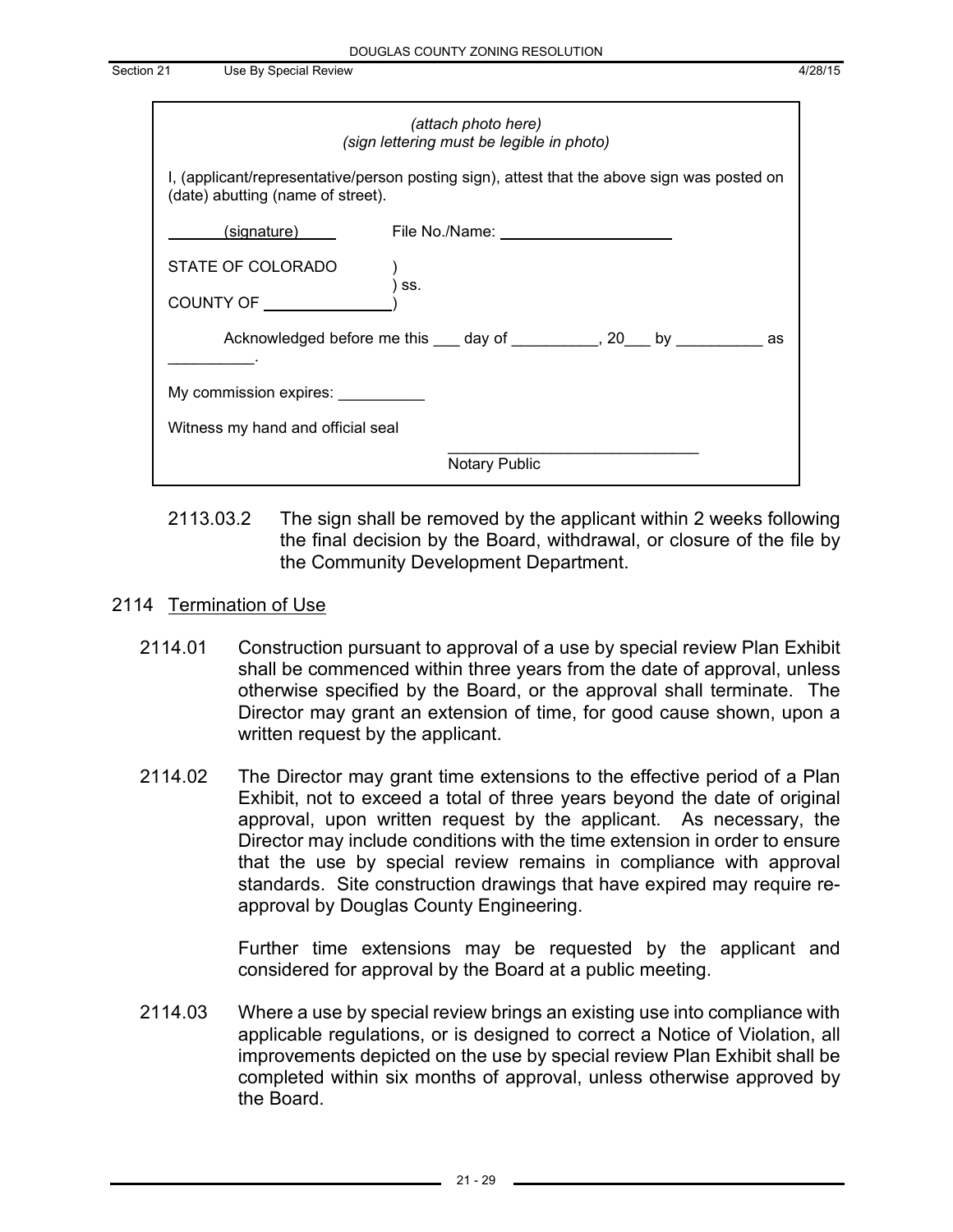- 2114.04 A use by special review shall terminate when the use of the land changes or when the time period established by the Board through the approval process expires, whichever occurs first. The owner shall notify the Zoning Division of a termination of the use. When the Zoning Division is notified of a termination of use or observes that the use has been terminated during the annual review, a written notice of termination shall be sent to the landowner.
- 2114.05 The termination notice is appealable, in writing, to the Board of Adjustment pursuant to Section 26A of this Resolution.

# 2115 Inactive Files

Files that become inactive, because the applicant has not responded to staff's request for information or otherwise action in the submittal process, for a period of more than 6 months, shall become void and the resubmittal of a new application and fees shall be required to pursue the special use request. After 5 months of inactivity, staff shall notify the applicant in writing that the application will become void within 30 days. If the applicant fails to submit the required additional information or request a hearing date within 30 days, staff shall notify the applicant in writing that the application is void. This provision shall apply to all applications on file with the County upon the effective date of adoption and any application thereafter. The Director may grant an extension of time, of no more than 6 months, upon a written request by the applicant.

# 2116 Post Denial Application

If denied by the Board, a resubmittal of the same or substantially same use by special review application shall not be accepted within 60 days from the date of denial by the Board, or in the event of litigation, from the date of the entry of the final judgment. However, if evidence is presented to the Board showing that there has been a substantial change in physical conditions or circumstances, the Board may reconsider the use by special review. A new application and processing fee shall be required.

# 2117 Revocation

If noncompliance with the approved Plan Exhibit or conditions of approval is demonstrated, the Board may consider revocation of the use by special review at a public meeting. Written notice shall be provided to the landowner and/or lessee at least 14 days prior to the scheduled Board meeting.

# 2118 Administrative Use by Special Review Amendment

# 2118.01 Submittal Prerequisite

Prior to submittal of an administrative amendment, a presubmittal meeting shall be held with the Planning Services Division to discuss the request, to determine if it is eligible for an administrative process, and to provide information on the required submittal items and process steps.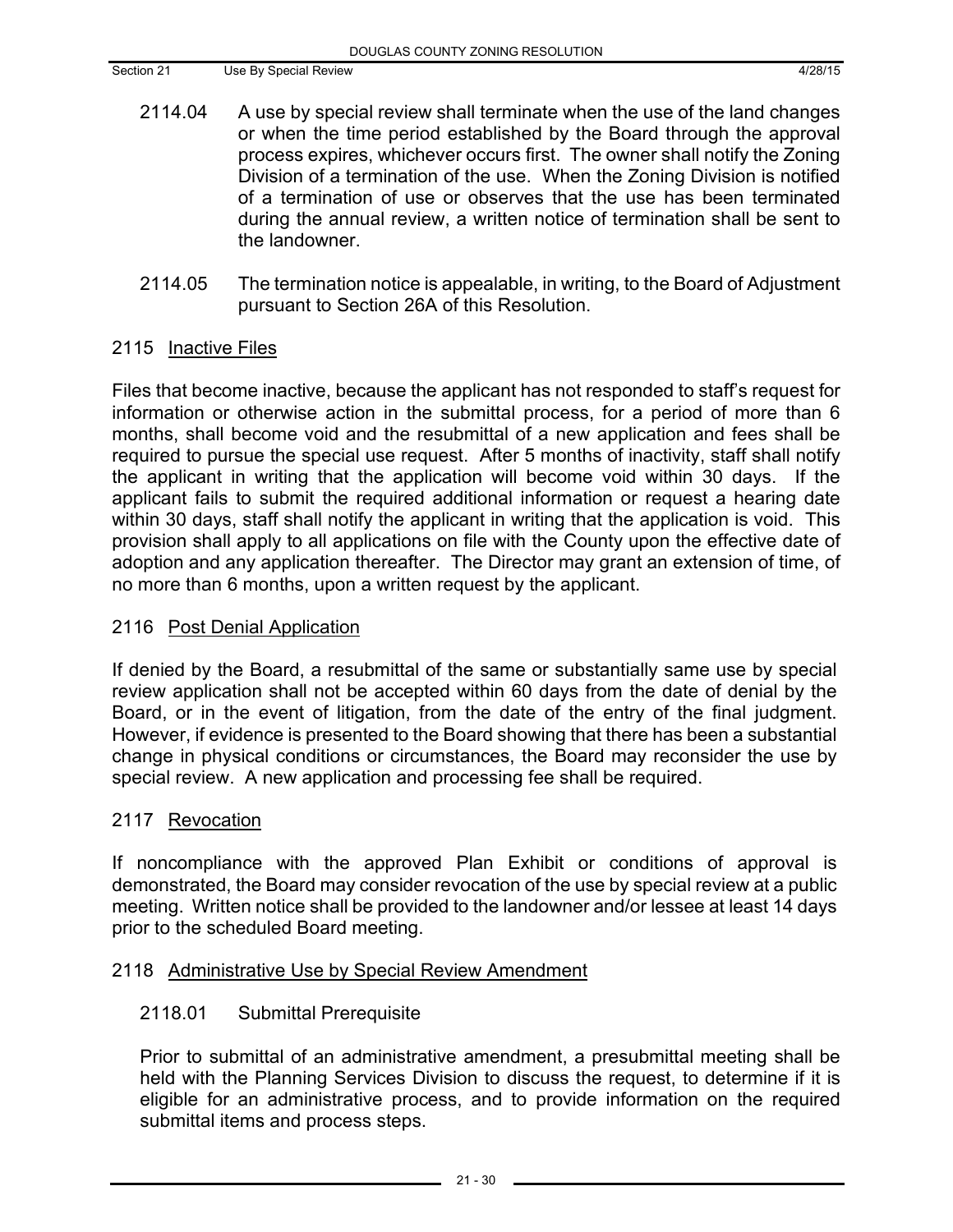# 2118.02 Approval Standards

Approval of an administrative use by special review amendment shall be in accordance with the approval standards in Section 2102.

- 2118.03 Submittal Process
	- 2118.03.1 The applicant shall submit the required submittal information to the Planning Services Division. The submittal shall be reviewed by staff and a determination of completeness shall be made within 15 working days. The applicant shall be notified in writing if the submittal is incomplete, and any inadequacies shall be specifically identified. An incomplete submittal will not be processed.
	- 2118.03.2 Once the submittal is determined complete, staff will notify the applicant in writing of the number of copies of the submittal information required for distribution to referral agencies. Staff will identify in the written notice which referral agencies are referral agency - regulatory and which referral agencies are referral agency - advisory. The mailing addresses of the referral agencies shall be provided to the applicant. Electronic distribution is preferred. Otherwise, referral packets shall be provided by the applicant in unsealed manila envelopes, without postage, addressed to the appropriate referral agency, with submittal information properly folded and compiled. Staff shall include a referral response sheet and distribute the referral packets to the referral agencies.

Staff shall send a courtesy notice of an application in process and applicable contact information to all abutting landowners and owners of land separated by 300 feet or less from the property by a platted tract. The applicant shall reimburse the County for the cost of materials. Errors in the courtesy notice shall not negatively impact the determination of public notice compliance set forth herein. *(Amended 4/13/2021)*

If the referral agencies elect to comment, they shall comment within the specified referral period, not to exceed 21 calendar days from the date the referral packets were mailed or electronically distributed.

2118.03.3 All referral agency comments shall be provided by staff to the applicant upon receipt. The applicant shall address the comments of all referral agencies - regulatory in writing the extent to which the project has been revised in response to the comments. The applicant is strongly encouraged to provide staff a written response to comments of all referral agencies – advisory and other public comments received.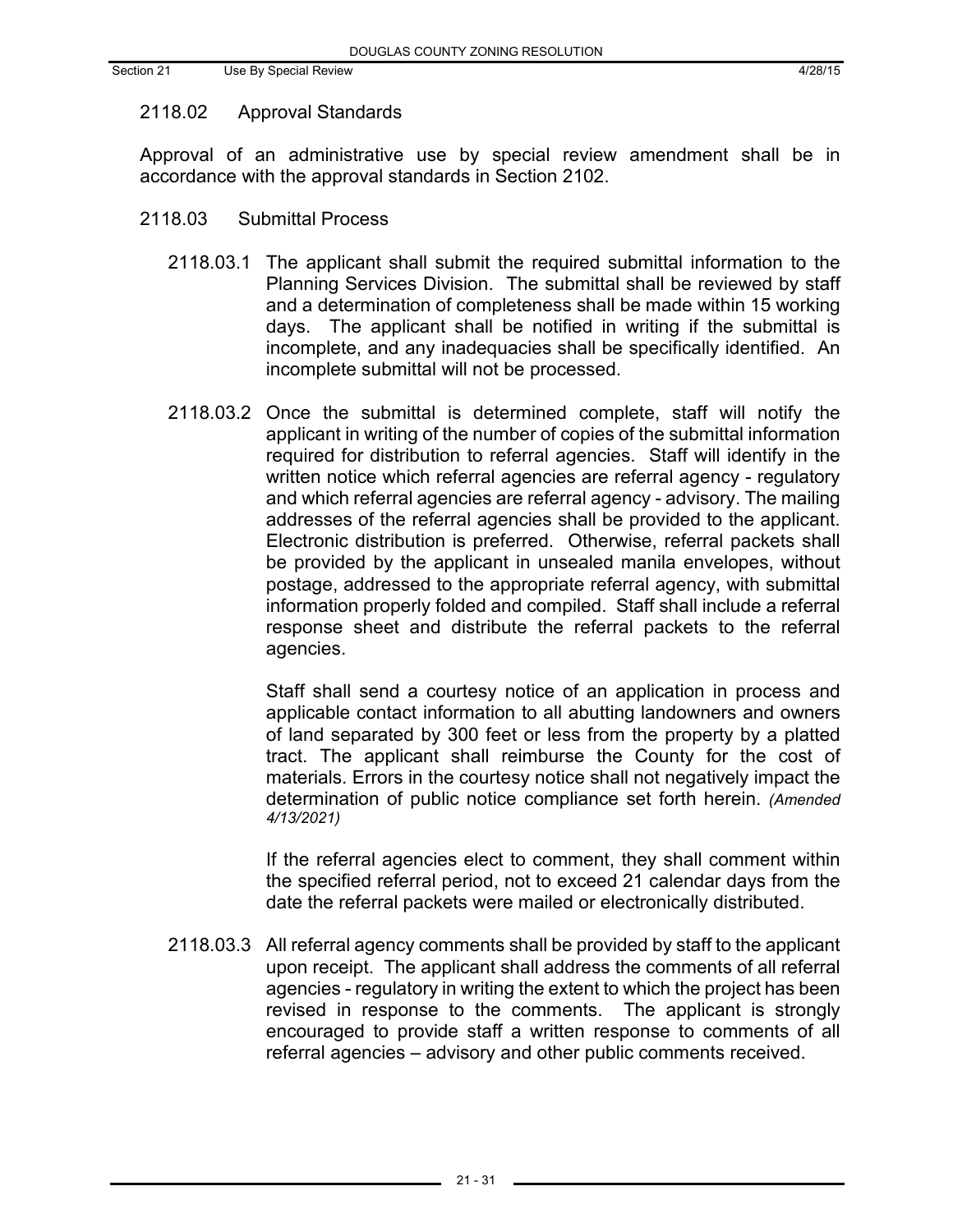The applicant is encouraged to meet with the referral agencies and staff to address any concerns. The applicant is required to pay those fees assessed by referral agencies - regulatory.

- 2118.03.4 Following Planning and Engineering's review of the response to referral comments and any resubmitted items, staff will prepare a project assessment report for the Director's review. The Director will make a final determination to approve, approve with conditions, or deny the administrative USR amendment request within five (5) calendar days of the receipt of the assessment report, based upon demonstrated compliance with the approval standards.
- 2118.03.5 If an improvements agreement is required, it shall be approved by the County Manager prior to the Director's approval of the administrative amendment.
- 2118.03.6 If the administrative amendment is denied, written findings shall be provided by staff to the applicant within three (3) calendar days of the denial.
- 2118.04 Submittal Requirements

The applicant shall submit the following information to Planning Services. Incomplete applications shall not be accepted for processing.

- Completed land use application and fee
- Amended Plan Exhibit
- Updated development reports
- Updated technical studies, if applicable
- Current title commitment or other ownership verification as acceptable to staff
- Notarized letter of authorization from the property owner, if applicable
- Stamped addressed envelopes for courtesy notices
- A written narrative explanation of the proposed amendments
- 2118.05 Title and Approval Certificate

The project title for an administrative use by special review amendment shall be consistent with the original title, as provided in the following example:

SPRUCE SUMMIT, Filing No. 3, Lot 14 – **1st Amendment** NW¼ Section 11, Township 8 South, Range 67 West Permit Area – 1 acre Total Area – 5 acres Administrative USR Amendment US2010-002 **(Amendment to US2003-049)**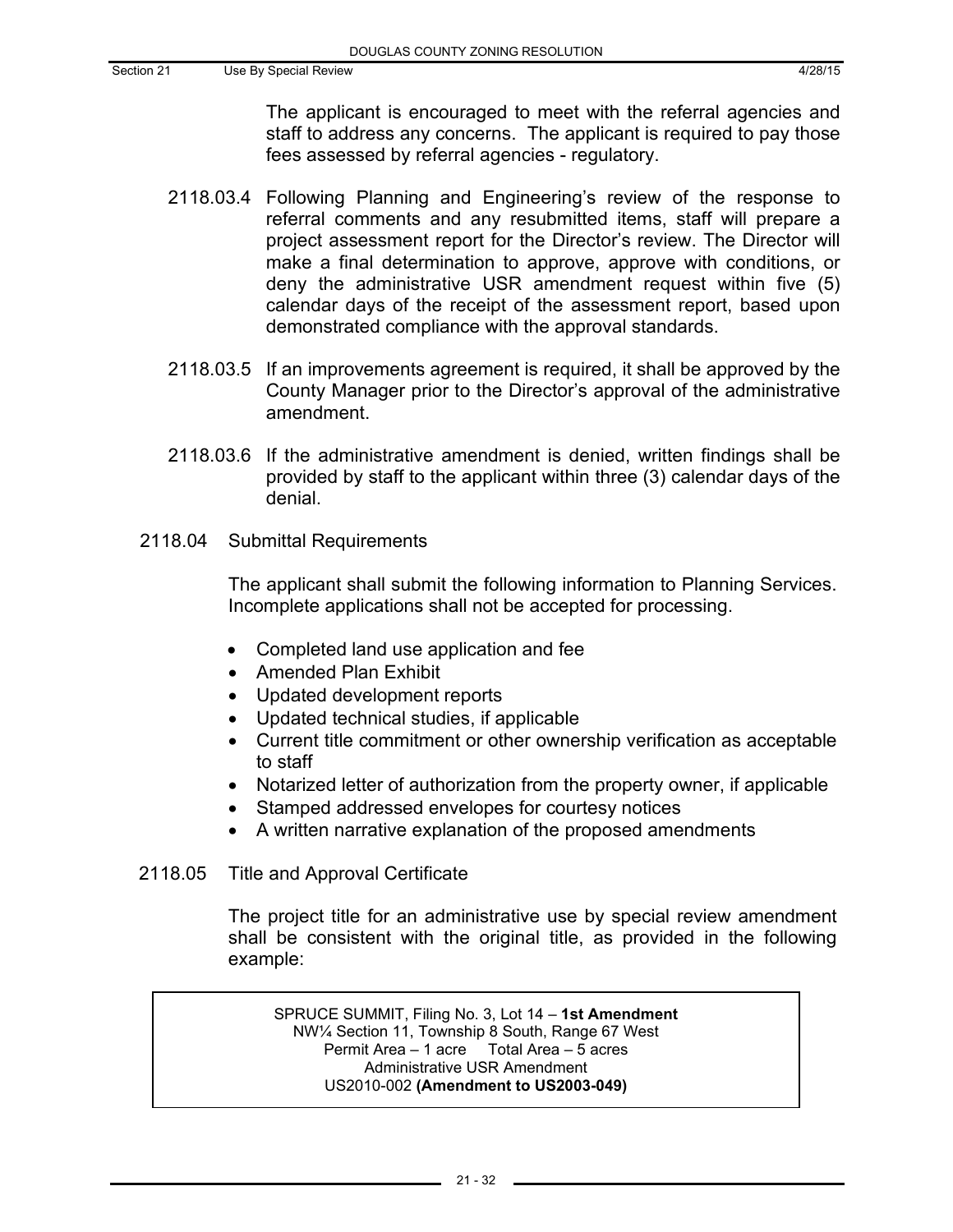The following approval certificate shall accompany the required Plan Exhibit for an administrative use by special review amendment to an approved use by special review.

| <b>Administrative USR Amendment Approval Certificate</b>                                                                                                                                                                                                                                                                |  |  |  |
|-------------------------------------------------------------------------------------------------------------------------------------------------------------------------------------------------------------------------------------------------------------------------------------------------------------------------|--|--|--|
| US $\_\_\_\_\_\_\$ r is hereby amended this $\_\_\_$ day of $\_\_\_\$ , 2 $\_\_\_\$ . The use by special review<br>continues to meet all approval criteria and is subject to all original conditions of approval,<br>unless specifically noted hereon.                                                                  |  |  |  |
| Director of Community Development                                                                                                                                                                                                                                                                                       |  |  |  |
| The undersigned as the owner or owner's representative of the lands described herein<br>hereby agree on behalf of itself, its successors and assigns to develop and maintain the<br>property described hereon in accordance and compliance with this approved Plan Exhibit<br>and the Douglas County Zoning Resolution. |  |  |  |
| (for Corporate of LLC owner)                                                                                                                                                                                                                                                                                            |  |  |  |
| (print corporation/LLC name)                                                                                                                                                                                                                                                                                            |  |  |  |
|                                                                                                                                                                                                                                                                                                                         |  |  |  |
| ATTEST: (if corp.)                                                                                                                                                                                                                                                                                                      |  |  |  |
| Secretary/Treasurer                                                                                                                                                                                                                                                                                                     |  |  |  |
| STATE OF COLORADO                                                                                                                                                                                                                                                                                                       |  |  |  |
|                                                                                                                                                                                                                                                                                                                         |  |  |  |
| Acknowledged before me this ___ day of ________, 20__, by ________ as _________ as ________ of ________, a _________<br>corporation/LLC.                                                                                                                                                                                |  |  |  |
| My commission expires: __________                                                                                                                                                                                                                                                                                       |  |  |  |
| Witness my hand and official seal.                                                                                                                                                                                                                                                                                      |  |  |  |
| Notary Public                                                                                                                                                                                                                                                                                                           |  |  |  |
| (For Individual Owner)                                                                                                                                                                                                                                                                                                  |  |  |  |
| (signature of owner(s))                                                                                                                                                                                                                                                                                                 |  |  |  |
| Acknowledged before me this ____ day of ___________, 20___, by __________.                                                                                                                                                                                                                                              |  |  |  |
| My commission expires:                                                                                                                                                                                                                                                                                                  |  |  |  |
| Witness my hand and official seal.                                                                                                                                                                                                                                                                                      |  |  |  |
| Notary Public                                                                                                                                                                                                                                                                                                           |  |  |  |